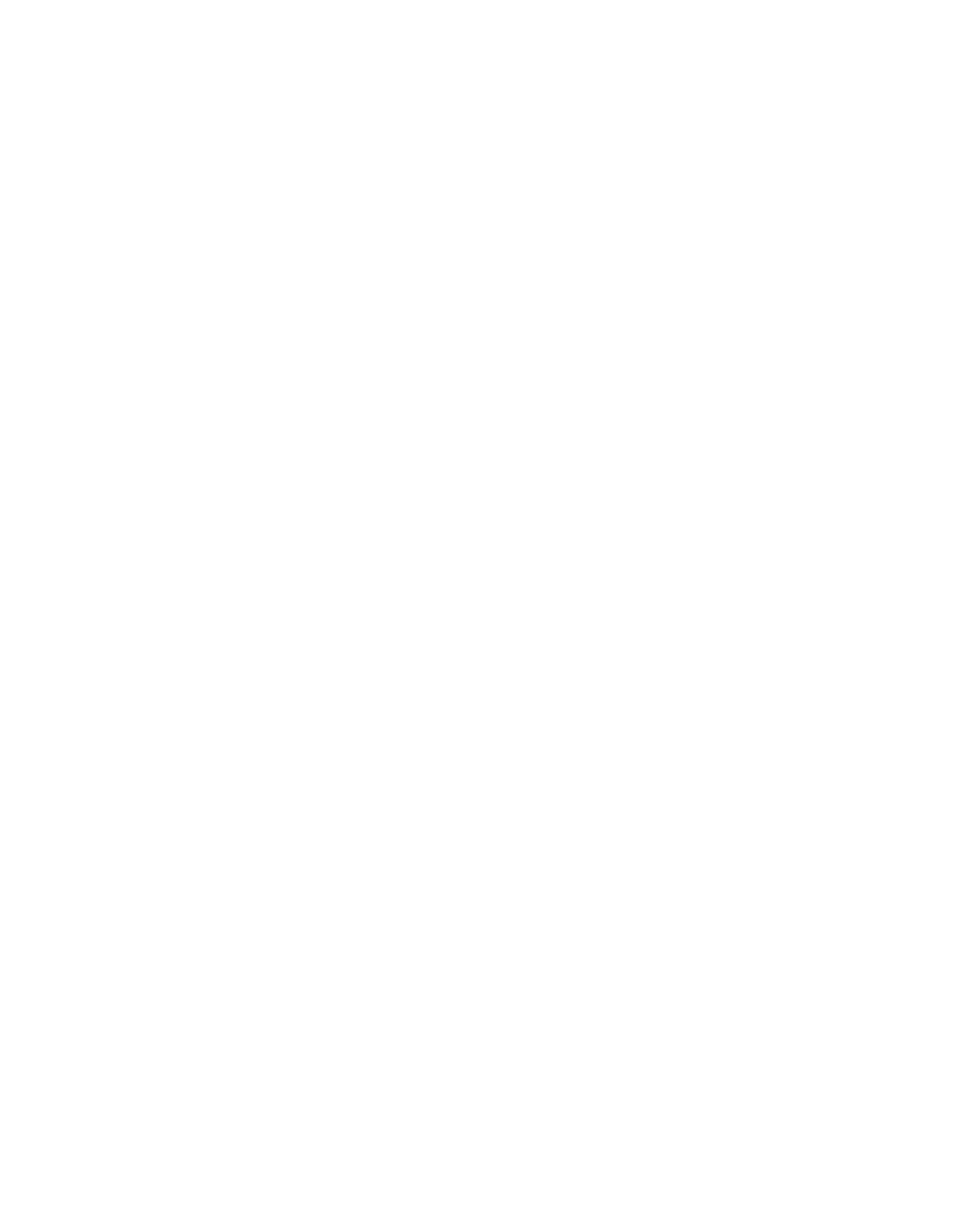# **Table of Contents**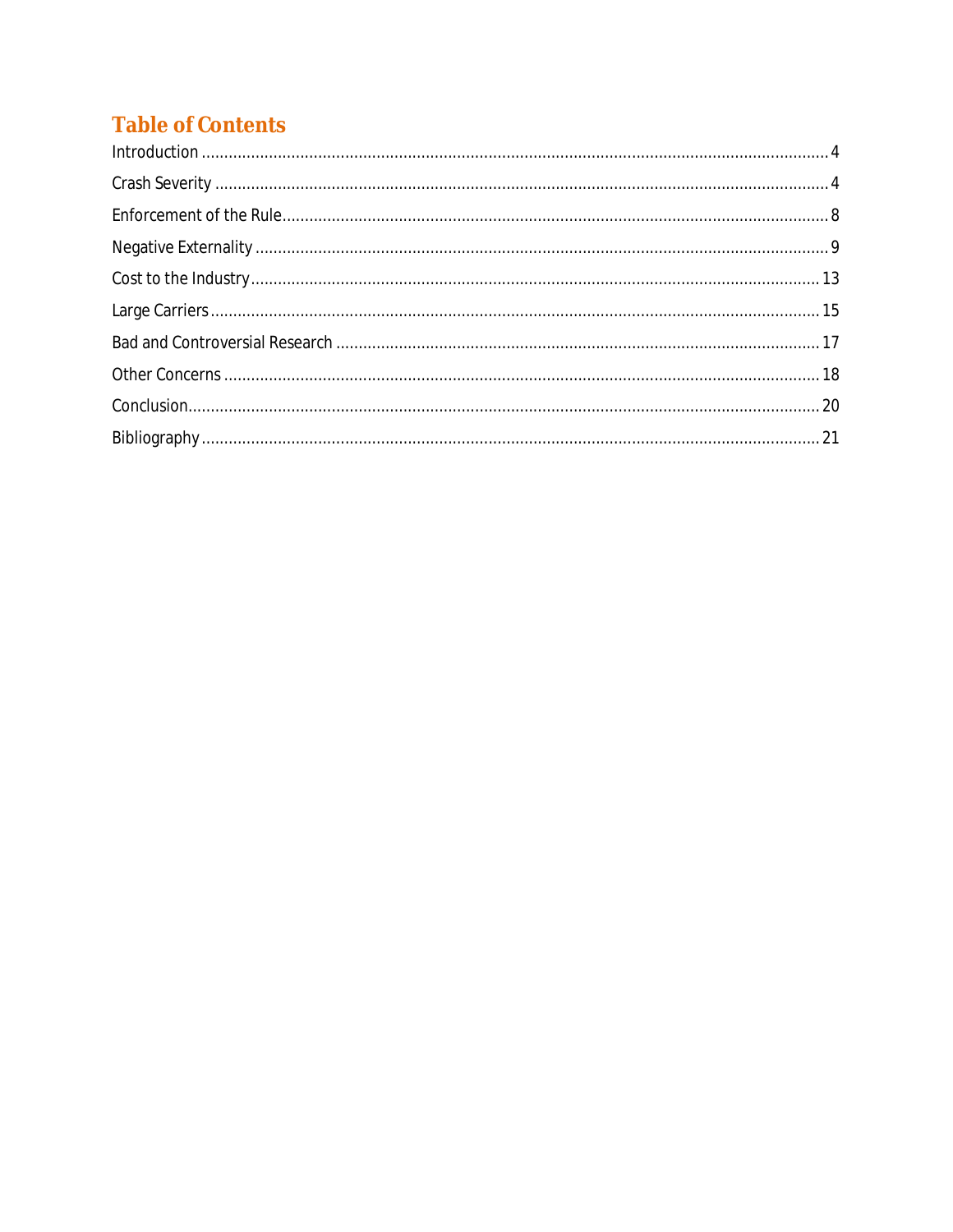# **List of Tables**

# **List of Figures**

# **List of Graphs**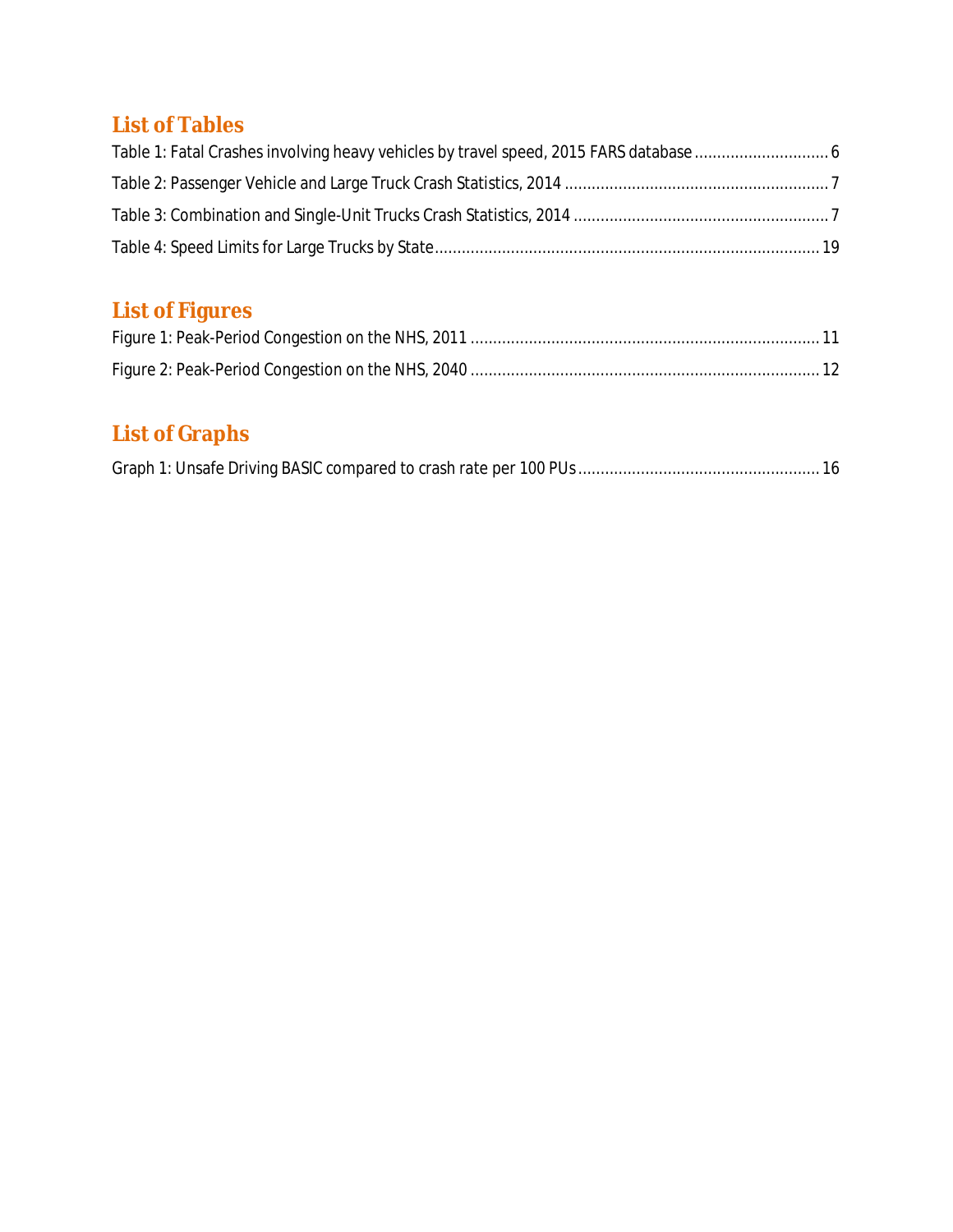## **Introduction**

On September 7, 2016, the National Highway Traffic Safety Administration (NHTSA) and the Federal Motor Carrier Safety Administration (FMCSA) issued a joint notice of proposed rulemaking (NPRM) that would require vehicles with a gross vehicle weight rating of more than 26,000 pounds to be equipped with a 60 mph, 65 mph, or 68 mph speed limiting device. The rule would also require interstate motor carriers to maintain a functional speed limiter for the service life of the vehicle. According to the agencies, the basic premise for the proposal is that travel speeds have a direct relationship with crash severity and that the impact force during a crash is related to vehicle speed. Thus by reducing a heavy vehicle's travel speed the agencies assumed that crash severity would also be reduced, thereby preventing fatalities, injuries, and property damage.

While analyzing the NPRM however, the Owner-Operator Independent Drivers Association Foundation (OOFI), which is the research and educational arm of OOIDA, the largest non-profit association representing the interests of more than 158,000 owner-operators and independent truck drivers, discovered numerous flaws in the agencies' interpretations, science, and reasoning behind the NPRM. Namely, the agencies' ostrich head in the sand approach toward prevailing research concerning speed limiters and safety (some of which was conducted by NHTSA and FMCSA), lack of data on the actual speed of the heavy vehicles in their analysis, the unknown number of vehicles that were already speed limited, demographics and who was at fault for the crashes.<sup>1</sup>

# **Crash Severity**

 $\overline{\phantom{a}}$ 

In their argument for speed limiters reducing crash severity, the agencies chose to utilize a study conducted by Dr. Steven L. Johnson at the Mack-Blackwell Transportation Center as their principal centerpiece in justifying a mandate. The agencies appeared however to select those portions of Johnson's study which best suited their purposes. For example, the NPRM quotes, "Additionally, higher speeds extends the distance necessary to stop a vehicle and reduce the ability of the vehicle, restraint device, and roadway hardware such as guardrails, barriers, and impact attenuators to protect vehicle occupants in the event of a crash.<sup>2</sup>" Nevertheless, the agencies failed to present the overall findings of the research which was that speed limiters create speed differentials which is more likely to lead to a crash, as the study states that "on a highway with a posted uniform speed limit of 70 mph for both automobiles and trucks, the frequency of interactions with other vehicles by a vehicle traveling 10 mph below the posted speed limit (60 mph) is 227% higher than moving at traffic speed.<sup>3</sup><sup>n</sup> The study concluded that the greater the number of interactions between vehicles, the greater the likelihood that a crash will occur, either fatal or non-fatal.

 $1$  While the agencies filtered the GES and FARS databases by striking vehicle, this does not necessarily mean that the striking vehicle was at fault for the crash.

<sup>&</sup>lt;sup>2</sup> "Federal Motor Vehicle Safety Standards; Federal Motor Carrier Safety Regulations; Parts and Accessories Necessary for Safe Operation; Speed Limiting Devices; Proposed Rule," NHTSA and FMCSA (2016), pg. 6.

<sup>&</sup>lt;sup>3</sup> Johnson and Pawar, Cost-Benefit Evaluation of Large Truck-Automobile Speed Limits Differentials on rural *Interstate Highways*, Mack-Blackwell Rural Transportation Center (2005), pg. 98.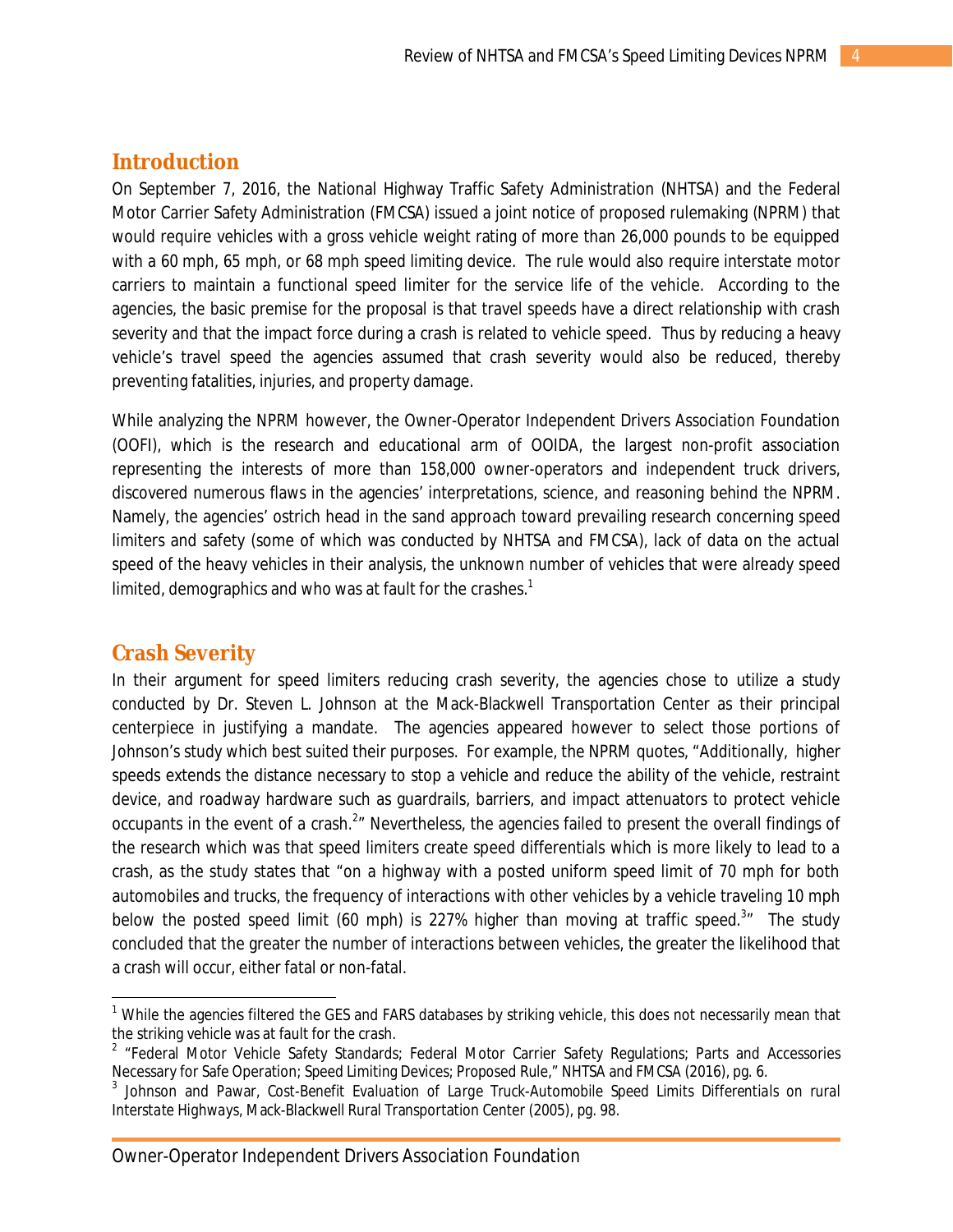In its previous study concerning speed limiters in 1991 entitled *Commercial Motor Vehicle Speed Control Devices*, NHTSA evaluated "speeding related crashes" for heavy duty trucks traveling at speeds in excess of 65 mph. NHTSA concluded that combination trucks tended to travel at speeds just over the speed limit and that "there is not sufficient justification to consider requiring all heavy trucks to be so equipped [with speed limiters].<sup>4</sup>"

It is important to also note that the study found that "the estimated absolute numbers of crashes and fatal crashes involving truck speeding and speeding in excess of 65 mph (or in excess of 70 mph) are small, particularly when viewed in the context of the overall truck crash picture (e.g., all truck crash involvements) or in the context of the overall *speeding* safety problem when all vehicle types are considered. For example, there are an estimated 30 fatal crash involvements (resulting in 39 fatalities) annually involving combination-unit trucks speeding in excess of 70 mph. This represents only 1 of every 135 combination-unit truck fatal crash involvements at all speeds (0.74%) and only about 1 of every 120 speeding > 70 mph-related crash involvements of all vehicle types combined (0.83%). $^{\rm 5}$ "

During the study, NHTSA was unable to determine whether the reduction in travel speeds of heavy vehicles would actually reduce crash risk (or resulting fatality risk) significantly, since other, non-speed related factors might still have occurred to cause similar crashes and injuries.<sup>6</sup> This fact, coupled with the Agency's estimate of 39 fatalities at travel speeds above 70 mph, stands in direct contrast with the current NPRM where the agencies estimated there were 9,896 fatal crashes involving heavy vehicles on speed limited roads above 55 mph between 2004 and 2013, equating to nearly a 1,000 fatal crashes annually. OOFI also questions what transpired with the other non-speed related factors which ultimately influenced the cause of the crash, whereas NHTSA previously concluded that a reduction in travel speed would not likely reduce the risk of a fatality or injury, the agencies now claim that between 63 and 214 lives will be saved, 70 to 236 serious injuries will be prevented, and 1,299 to 4,535 minor injuries will be prevented with a 65 mph speed limiter.

Although NHTSA claims that several factors have changed since the submission of the 1991 report, they admit that they have no plans to prepare an updated study given their limited resources. Without an up-to-date study on speed limiters, it appears that the only justification for a rulemaking is that the American Trucking Association and Road Safe America petitioned NHTSA and FMCSA to do so. The agencies' estimates concerning the safety benefits associated with the proposal, such as 162 to 498 lives saved annually with a 60 mph speed limiting device, vary so widely as to make them useless. Without knowing the number of heavy vehicles that are speed limited and the actual travel speed of the vehicles prior to the crash, as well as a multitude of other factors which are involved in any specific collision, the agencies' safety estimates represent assumed causes that have not been verified by research.

The fact remains regardless that a speed limiter mandate will have very little positive impact, if any, on safety as a majority of crashes and fatalities occur on roadways below 55 mph. According to the Fatality

<sup>4</sup> *Commercial Motor Vehicle Speed Control Devices*, NHTSA (1991).

 $^5$  lbid., pg. 3-14

 $<sup>6</sup>$  Ibid., pg. 6-3</sup>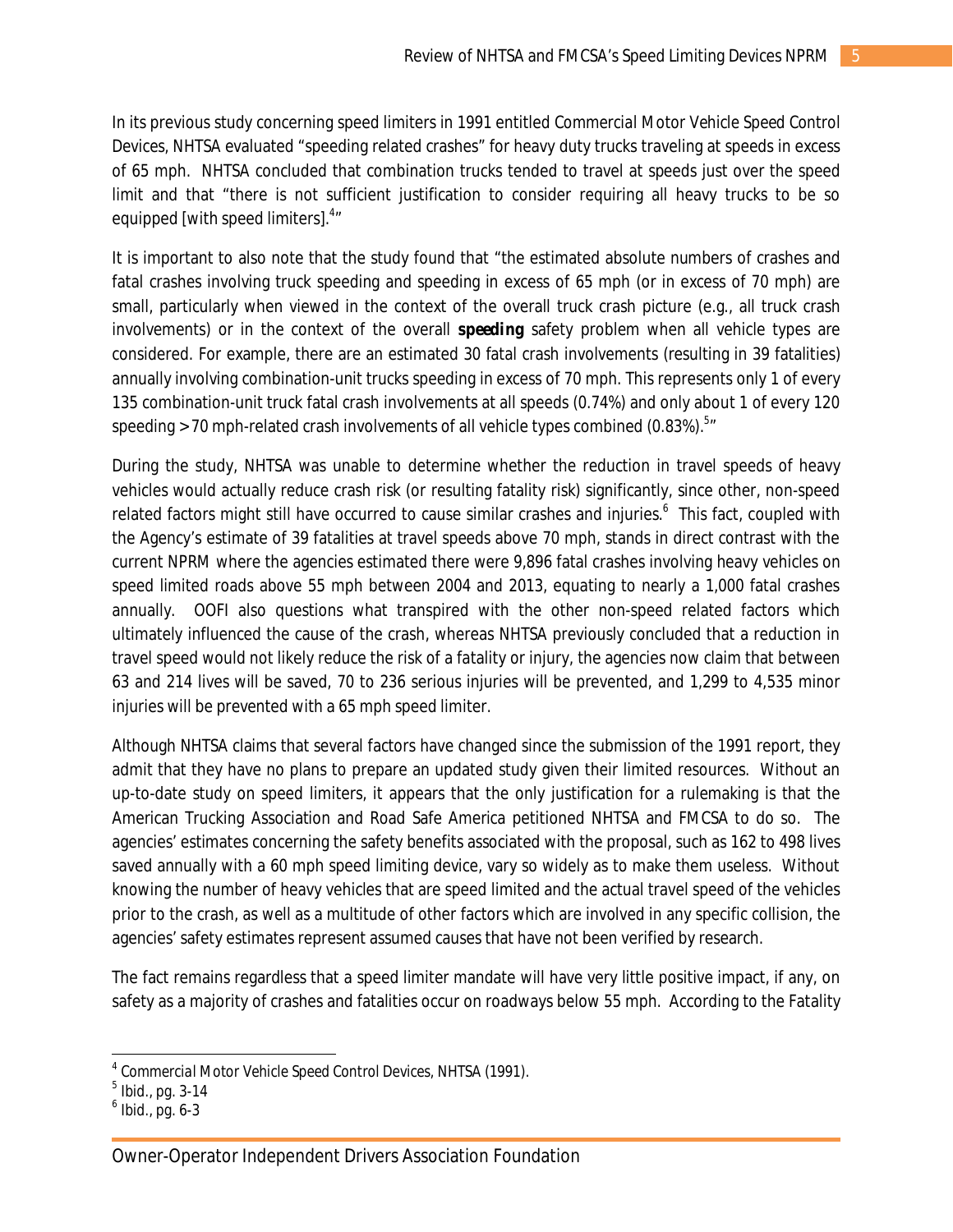Analysis Reporting System (FARS), 80 percent of the crashes in which the travel speed of a heavy vehicle was recorded occurred below 55 mph in 2015.

| <b>Travel Speed</b>        | <b>Combination Truck</b> | <b>Single-Unit Truck</b> | <b>Buses</b>   | <b>Total</b> | Percentage |
|----------------------------|--------------------------|--------------------------|----------------|--------------|------------|
| Stopped Mot. Veh. In Tran. | 242                      | 40                       | 25             | 307          | 21%        |
| 0-30 MPH                   | 158                      | 55                       | 29             | 242          | 16%        |
| 31-35 MPH                  | 48                       | 13                       | 8              | 69           | 5%         |
| 36-40 MPH                  | 56                       | 14                       | 3              | 73           | 5%         |
| 41-45 MPH                  | 118                      | 25                       | 5              | 148          | 10%        |
| 46-50 MPH                  | 8                        | $\overline{2}$           | 4              | 14           | 1%         |
| 51-55 MPH                  | 297                      | 54                       | 5              | 356          | 24%        |
| 61-65 MPH                  | 152                      | 10                       | $\overline{2}$ | 164          | 11%        |
| 66-70 MPH                  | 73                       | $\overline{2}$           | 0              | 75           | 5%         |
| 71-75 MPH                  | 15                       | 1                        | 0              | 16           | 1%         |
| 76-80 MPH                  | 3                        | $\mathbf 0$              | 1              | 4            | 0%         |
| 81-85 MPH                  | 1                        | $\mathbf 0$              | 0              | 1            | 0%         |
| 86-90 MPH                  | $\mathbf 0$              | $\mathbf 0$              | 0              | $\mathbf 0$  | 0%         |
| 91 MPH or greater          | $\overline{2}$           | $\mathbf 0$              | 0              | 2            | 0%         |
| <b>Total Reported</b>      | 1,173                    | 216                      | 82             | 1,471        | 100%       |
| Not Reported               | 1,529                    | 224                      | 97             | 1,855        | 51%        |
| Unknown                    | 149                      | 58                       | 21             | 229          | 6%         |
| <b>Total</b>               | 2,933                    | 510                      | 201            | 3,651        | 100%       |

**Table 1: Fatal Crashes involving heavy vehicles by travel speed, 2015 FARS database**

NHTSA offered comments in the NPRM made by the Governors Highway Safety Association that large trucks are over-represented in motor vehicle crashes, stating that large trucks accounted for 3 percent of registered vehicles and represented about 8 percent of total miles traveled nationwide, but yet were involved in 12 percent of traffic fatalities. OOFI questions however why NHTSA would utilize such outdated information when more recent data is readily available. Although it is often quoted that large trucks represent a disproportionate percentage of fatalities, injuries, and property-damage-only (PDO) crashes, the facts clearly demonstrate that this is not a true statement. FMCSA's *Large Truck and Bus*  Crash Facts 2014<sup>7</sup> acknowledged that large trucks accounted for 4% of all registered vehicles, 9% of all vehicle miles traveled (VMT), 11% of all vehicles involved in fatal crashes, 5% of all vehicles involved in injury, and 7% of all vehicles involved in PDO crashes.

Focusing only on the percentage of registered vehicles that large trucks represent and their subsequent involvement in the percentage of fatal crashes would appear at first glance to be an indictment against large truck drivers. Nevertheless, a number of variables must be considered first in order to verify the truth of this statement. First, it is vital to understand the fact that all trucks with a GVWR of 10,000 pounds or more are included in this statistic rather than only including Class 7 and 8 trucks, which predominately make up the large truckload segment of the industry, thereby skewing the results.

 $\overline{a}$ 7 FMCSA Analysis Division, *Large Truck and Bus Crash Facts 2014*, FMCSA (2016)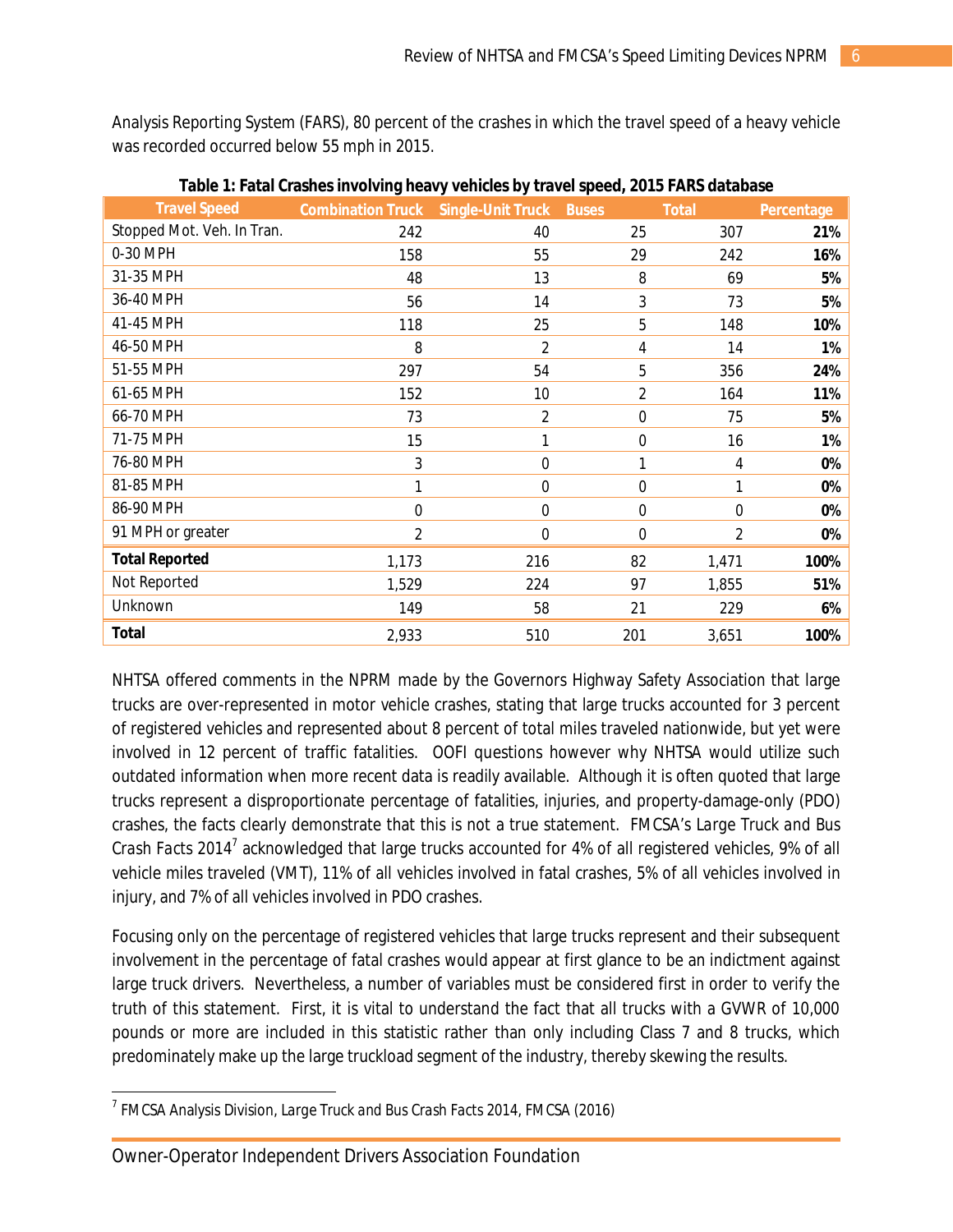| <b>Statistic</b>               | <b>Passenger</b><br><b>Vehicles</b> | <b>Large Trucks</b> | <b>Total</b> | <b>Percentage of</b><br><b>Trucks</b> |
|--------------------------------|-------------------------------------|---------------------|--------------|---------------------------------------|
| <b>Registered Vehicles</b>     | 240,155,238                         | 10,905,956          | 260,350,938  | $4\%$                                 |
| Million Vehicle Miles Traveled | 2,710,556                           | 279,132             | 3,025,656    | $9\%$                                 |
| <b>Total Crashes</b>           | 5,876,000                           | 411,424             | 6,287,424    | $7\%$                                 |
| <b>Total Fatalities</b>        | 26,000                              | 3,424               | 29,989       | 11%                                   |
| <b>Total Injuries</b>          | 1,585,000                           | 82,000              | 1,648,000    | $5\%$                                 |
| <b>Total PDO</b>               | 4,265,000                           | 326,000             | 4,387,000    | $7\%$                                 |

#### **Table 2: Passenger Vehicle and Large Truck Crash Statistics, 2014**

The Class 3 through 6 trucks are often referred to as single-unit trucks (SUTs) or straight trucks opposed to Class 7 and 8 trucks which are called combination trucks (CTs). According to FMCSA, when considering all truck fatalities in 2014, SUTs were involved in 29 percent of fatal crashes, 52 percent of injury crashes, and 51% of PDO crashes. Therefore SUTs, which are primarily short haul operations who frequently operate in dense urban centers, represent over 50 percent of all crashes attributed to "large trucks."

|                                | rapic J. Compilation and Jingic-Onit Trucks Grash Statistics, ZOT+ |                                            |              |                                     |  |  |
|--------------------------------|--------------------------------------------------------------------|--------------------------------------------|--------------|-------------------------------------|--|--|
| <b>Statistic</b>               | <b>Combination</b><br><b>Trucks</b>                                | <b>Single-Unit</b><br><b>Trucks (SUTs)</b> | <b>Total</b> | <b>Percentage of</b><br><b>SUTs</b> |  |  |
| <b>Registered Vehicles</b>     | 2,577,197                                                          | 8,328,759                                  | 10,905,956   | 76%                                 |  |  |
| Million Vehicle Miles Traveled | 169,830                                                            | 109,301                                    | 279,132      | 39%                                 |  |  |
| <b>Total Crashes</b>           | 211,474                                                            | 209,003                                    | 411,424      | 51%                                 |  |  |
| <b>Total Fatalities</b>        | 2,474                                                              | 1,003                                      | 3,424        | 29%                                 |  |  |
| <b>Total Injuries</b>          | 42,000                                                             | 43,000                                     | 82,000       | 52%                                 |  |  |
| <b>Total PDO</b>               | 167,000                                                            | 165,000                                    | 326,000      | 51%                                 |  |  |

#### **Table 3: Combination and Single-Unit Trucks Crash Statistics, 2014**

Furthermore, a variety of sources, including the University of Michigan Transportation Research Institute, the Commercial Vehicle Safety Alliance, NHTSA, the AAA Foundation for Traffic Safety, and FMCSA's *Large Truck Crash Causation Study*, have demonstrated that the passenger vehicle is attributed with fault in most fatal accidents involving trucks and passenger vehicles. According to FMCSA's *Large Truck and Bus Crash Facts 2014*, the passenger vehicle was coded with the driver-related factor in 86% of fatal crashes involving trucks in which there was a driver-related factor recorded.<sup>8</sup> If a conservative figure of 65 percent was applied to number of fatal crashes involving CTs only (2,474), the number of fatal crashes attributed to CTs would decrease to 866.

Second, it is crucial to focus on the number of miles traveled per truck and the fatality rate per 100 million vehicle miles traveled (MVMT). According to the Federal Highway Administration (FHWA), there were approximately 2,577,197 CTs in 2014 which each averaged 65,897 miles per year, equaling 169.8

 $\overline{a}$  $<sup>8</sup>$  Ibid, pg. 77</sup>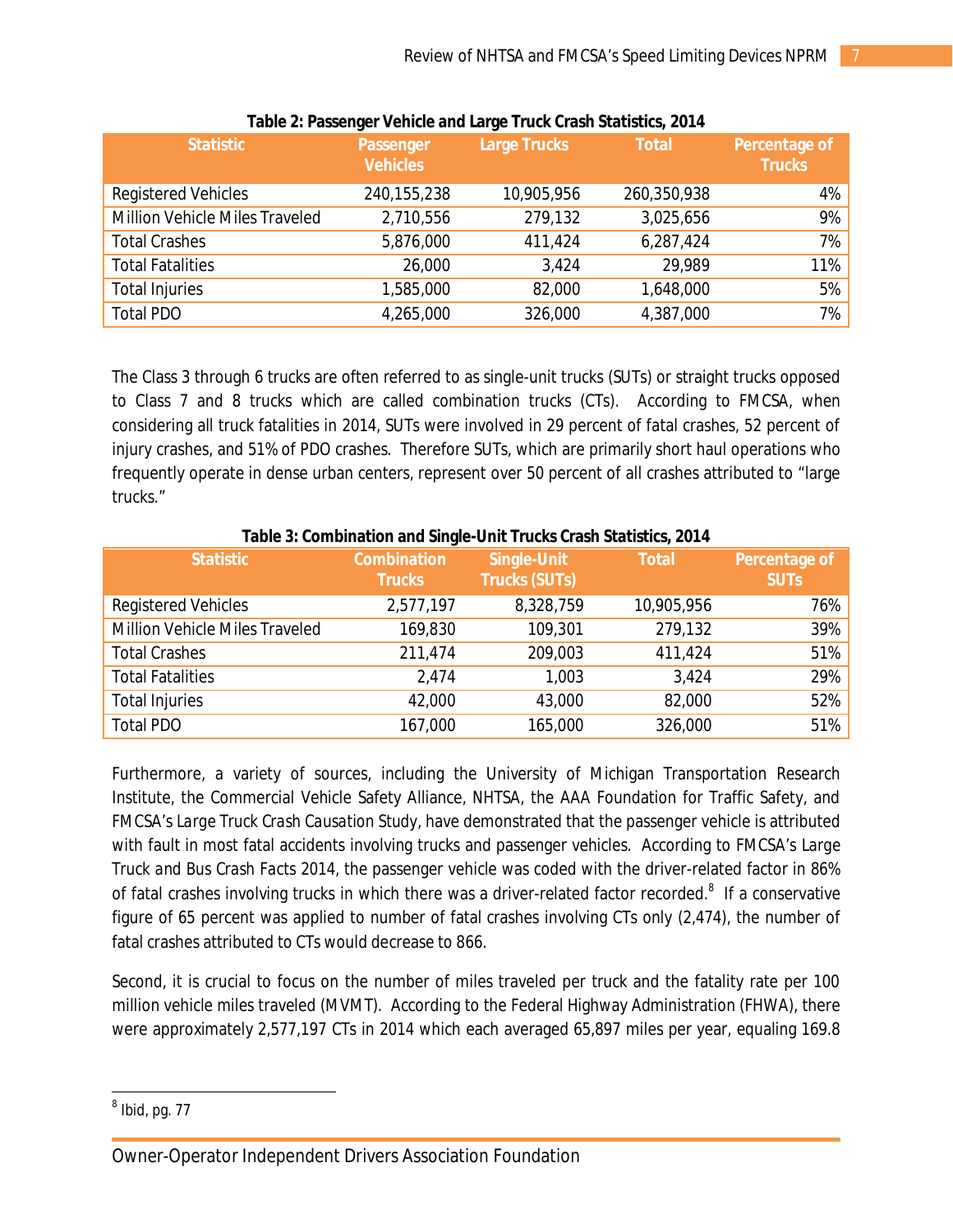billion miles traveled annually $^9$  (2,577,197 CTs X 65,897 average miles traveled = 169,829,550,709 miles annually) with a fatality rate of 1.46 per 100 MVMT (2,474 crashes  $\div$  169,829,550,709 miles X 100,000,000 = 1.46). Nonetheless, by subtracting the passenger at fault crashes from the equation, the fatality rate decreases to 0.51 per 100 MVMT (866 crashes  $\div$  169,829,550,709 miles X 100,000,000 = 0.51). Interestingly, this fatality rate is less than half of what is normally attributed to heavy trucks in transportation statistics (1.23 fatal crashes per 100 MVMT).

OOFI then considered the risk of being involved in a fatal crash for trucks as compared to passenger vehicles, meaning the risk attributed to exposure. OOFI found that the average passenger vehicle travels 11,244 miles per year,<sup>10</sup> whereas stated previously, the average combination truck averages 65,897 miles per year. Hence, the crash risk exposure in miles alone for large trucks is five times greater than for the passenger vehicle.

Other statistics that must be considered when examining various factors associated with crashes are blood alcohol concentration levels, distraction, careless driving, and other driver and road-related factors. It is incorrect to assume that a simple reduction in speed will have any effect on the reduction of crash severity without actual research.

# **Enforcement of the Rule**

In conjunction with NHTSA, FMCSA would be responsible for enforcing the proposed rule by reading the speed limiter setting for a heavy vehicle via an on-board diagnostic (OBD) connection during a roadside inspection. In order to connect with the OBD and gain access to the appropriate information however the roadside inspector would need to enter in the proper code, which has traditionally been proprietary information of the engine manufacturer. The agencies are suggesting then that the engine manufacturers give up these codes in order for enforcement personnel to verify the previous two speed limit settings. This part of the proposal is somewhat confusing as the electronic control module would be the most logical location to gain this information rather than an OBD.

In addition to the two previous speed limiter settings, the agencies are potentially considering other components such as tire size, gear ratios, and other dynamics that would influence the speed limiter setting to be included as part of the OBD readout. To OOFI's knowledge however no such diagnostic program exists today.

Although the agencies did not attribute any costs to the OBD connection, it is important to understand that such a requirement is not without its price. The agencies also failed to take into account the added expense to a driver or motor carrier to change the tire size and/or gear ratio of their truck and adjust the OBD parameters accordingly. OOFI questions whether enforcement personnel would have the expertise to understand the relationship between tire size, gear ratio, horse power, etc., and their impact on the speed limiter. It is therefore reasonable to assume that extensive training would be needed for many roadside inspectors, which is not considered in the agencies' preliminary regulatory impact analysis

 9 <http://www.fhwa.dot.gov/policyinformation/statistics/2014/vm1.cfm>

 $10$  Ibid.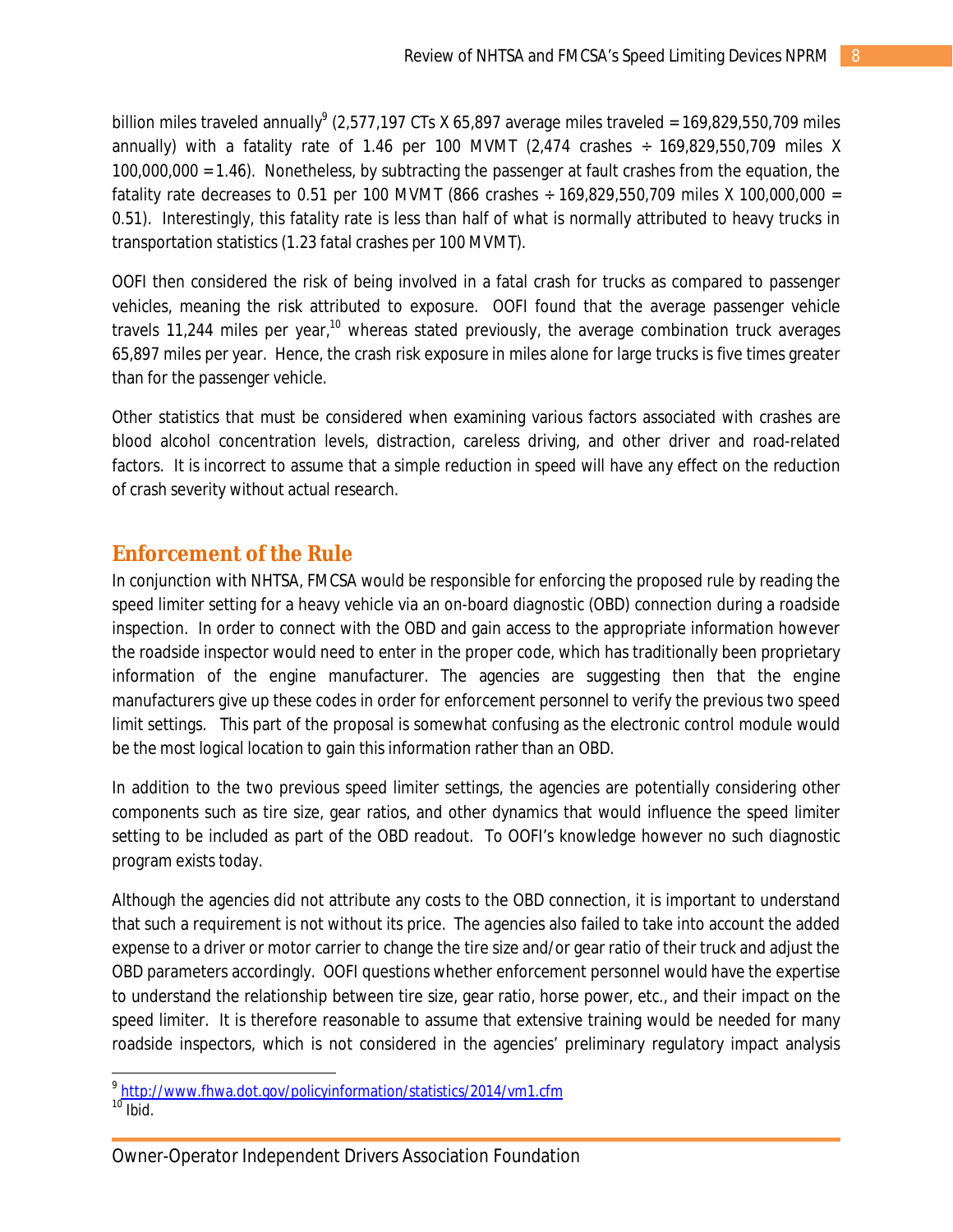(PRIA). Other expenses which were not included are the cost of the diagnostic tool, the computer or tablet needed in order for the inspectors to connect to the OBD, and additional roadside inspections.

Regarding enforcement, the agencies state that "if the vehicle is observed to be operating in excess of a posted speed limit greater than the maximum specified set speed, and the vehicle was manufactured on or after the effective date of the proposed rule, the speeding violation would then serve as prima facie evidence that the speed limiting device was inoperative, or the setting altered.<sup>11</sup><sup>"</sup> OOFI questions whether the agencies have a real understanding of how truck drivers and their trucks operate. It appears from the NPRM that the agencies believe that a truck set at a certain speed limit cannot exceed the established setting. However, a driver traveling downhill, especially on grades of 5% or higher, can simply push in the clutch or shift into neutral gear in order to allow the truck to gain momentum and speed, also referred to as coasting, regardless of a speed limiter. Therefore the observed speed faster than the speed limit setting is not a prima facie for a non-operable speed limiter.

If heavy vehicles were not allowed to increase their speed while traveling downhill, there would be a growth in the amount of exhaust emissions, as the vast majority of experienced truck drivers build up momentum by coasting down the grade so that they can utilize higher gears which requires less torque, thus less emissions and fuel, to travel up the next grade. If speed limiters are mandated in such a way to prevent drivers from using this technique, there will be an increase in fuel consumption and greenhouse gas (GHG) emissions. The agencies have not addressed or considered these issues. Hence before they can complete their rulemaking, the agencies must modify their GHG emission and fuel savings estimates with the following facts in mind.

# **Negative Externality**

The agencies assumed as a basis of their proposal that the trucking industry matched the definition of a negative externality, meaning the benefits are enjoyed by one party while the cost associated with that benefit are imposed on another. In other words, the agencies were essentially allowed to conduct a benefit-cost analysis by examining the impacts to the society as a whole. For example, regardless of whether a crash involved a truck or passenger vehicle, the general public is ultimately affected by overall traffic delays, congestion, increased pollution, etc. The agencies believe that crashes involving heavy vehicles at higher travel speeds will not only increase the severity of the collision, but also the externalities. Thus while the cost of excess fuel consumption would be borne by the vehicle fleet operators, the resulting fatalities, injuries, property damage, and greenhouse gases (GHG) would be imposed on the society.

There is an externality however that the agencies did not consider, and one that stands in direct contrast to ATA's petition to initiate a speed limiter rulemaking, that being the increased congestion due to slower travel speeds and increased delivery times. To suggest that traveling slower than the flow of traffic will somehow decrease congestion, as put forward by ATA, is contradicted by the fact that the heavy vehicles, especially CTs, will be forced to be out on the roadways for longer periods of time.

 $\overline{a}$  $11$  NPRM, pg. 65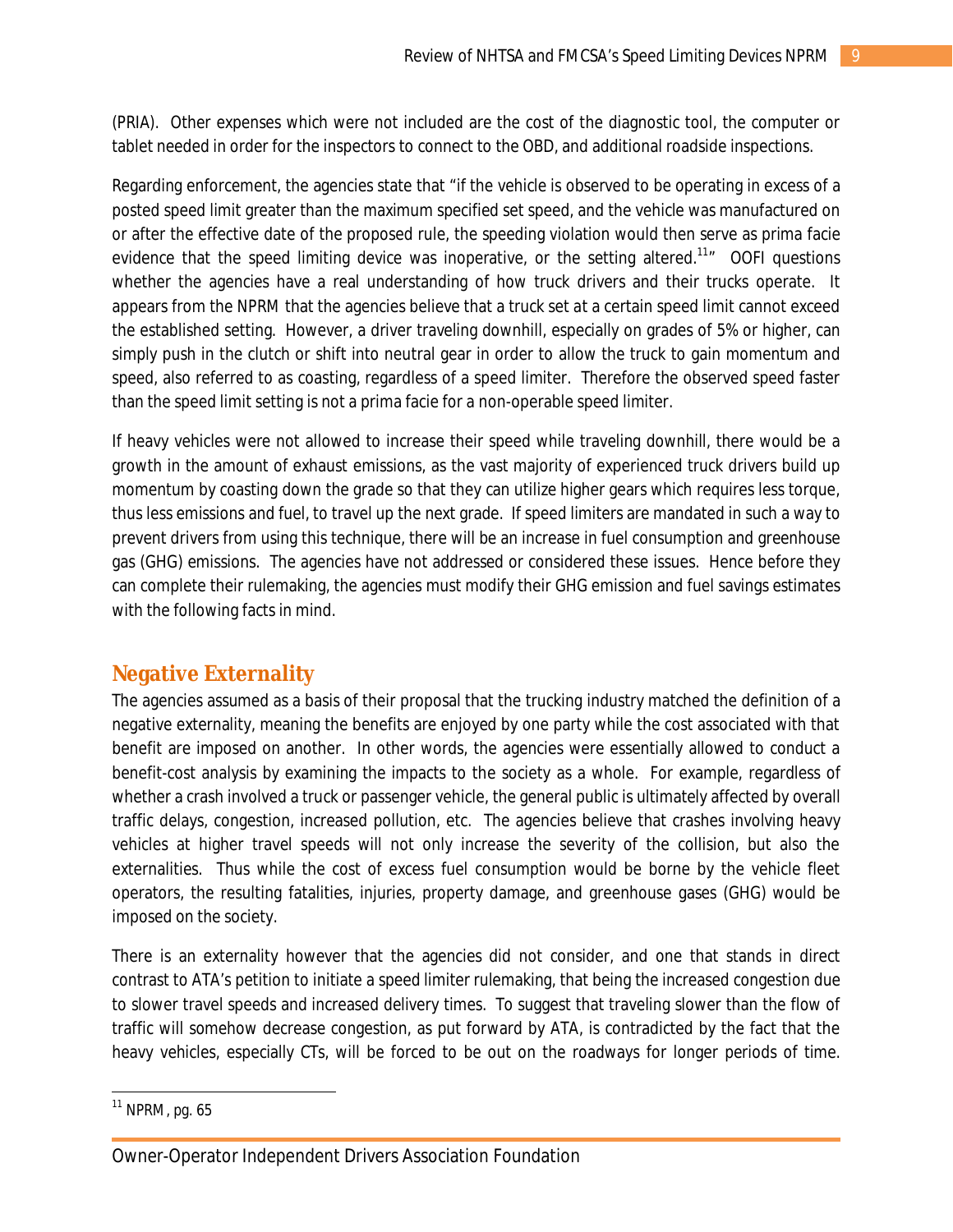Moreover, additional trucks will be needed on the highways in order to cover the delays in delivery time. This will ultimately result in more vehicles being on the road as well as longer queue lengths, increased high-risk passing behaviors, and increased road rage.

In 2015, the United Kingdom increased the speed limit for heavy goods vehicles on certain portion of the highway system in order to reduce risky overtakes by frustrated car drivers. "The Government feels that this will boost the economy by around 11 million pounds and reduce the amount of injudicious overtakes that frustrated drivers make when behind a vehicle that is traveling at 40 mph in national speed limit.<sup>12</sup><sup>"</sup> If an increase of just 10 mph boosted the United Kingdom's economy by 11 million pounds, or \$14.3 million U.S. dollars, how will a decrease in heavy vehicle speed on most major highways in the U.S. affect the nation's economy?

The FHWA warned that peak period congestion in 2011 resulted in the slowing of traffic below posted speed limits on 13,500 miles of the National Highway System (NHS) and created stop-and-go conditions on an additional 8,700 miles. Assuming no increase in network capacity, FHWA forecasted truck and passenger vehicle traffic to expand in areas of recurring peak-period congestion to 34 percent of the NHS in 2040 compared to 10 percent in 2011. This would slow traffic on 28,000 miles of the NHS and create stop-and-go conditions on an additional 46,000 miles.<sup>13</sup> These facts coupled with the increase in congestion and traffic delay due to both slower moving heavy vehicles and the subsequent additional number of trucks that will be needed to move existing freight, will exponentially grow the externality cost associated with a speed limiter mandate.

 $\overline{a}$  $12$  "Faster HGVs could cut dangerous overtakes," Spalding Today (April 2015),

<http://www.spaldingtoday.co.uk/news/faster-hgvs-could-cut-dangerous-overtakes-1-6674323> 13[http://www.rita.dot.gov/bts/sites/rita.dot.gov.bts/files/data\\_and\\_statistics/by\\_subject/freight/freight\\_facts\\_201](http://www.rita.dot.gov/bts/sites/rita.dot.gov.bts/files/data_and_statistics/by_subject/freight/freight_facts_201) 5/chapter4

Owner-Operator Independent Drivers Association Foundation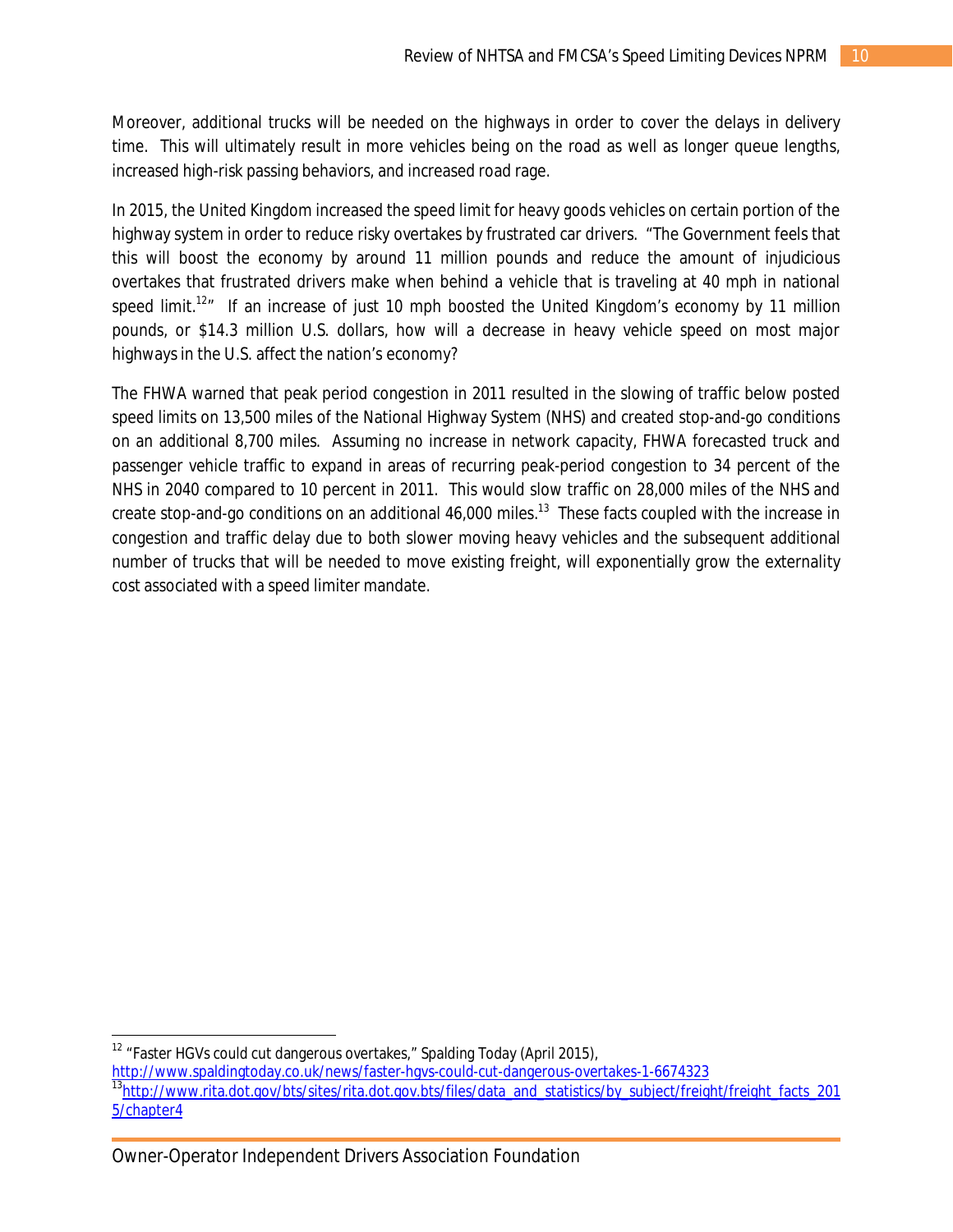

**Figure 1: Peak-Period Congestion on the NHS, 2011<sup>14</sup>**

In 2011, the Victoria Transport Policy Institute (VTPI) released a guidebook entitled *Transportation Cost and Benefit Analysis: Techniques, Estimates and Implications* that examined twenty-three different transportation costs across North America, Europe, Australia, New Zealand, and Japan. The report found that traffic congestion costs consist of incremental delay, driver stress, vehicle costs, crash risk and pollution resulting from interference between vehicles in the traffic stream. $^\mathrm{15}\,$  VTPI also stated that:

- Each additional vehicle in the traffic stream can interfere with other road users, which imposes an incremental delay and crash risk;
- Increasing travel speeds by 15 mph would reduce delays by about 30% and conversely decreasing travel speeds would increase delays;
- Larger and heavier vehicles cause more congestion than smaller, lighter vehicles, because they require more space and are slower to accelerate; and
- Vehicle fuel consumption increases approximately 30% under heavy congestion.

<sup>&</sup>lt;sup>14</sup> [http://www.ops.fhwa.dot.gov/freight/freight\\_analysis/nat\\_freight\\_stats/docs/13factsfigures/figure3\\_16.htm](http://www.ops.fhwa.dot.gov/freight/freight_analysis/nat_freight_stats/docs/13factsfigures/figure3_16.htm)

<sup>15</sup> Todd A. Litman, *Transportation Cost and Benefit Analysis: Techniques, Estimates and Implications*, Victoria Transport Policy Institute (2011), <http://vtpi.org/tca/>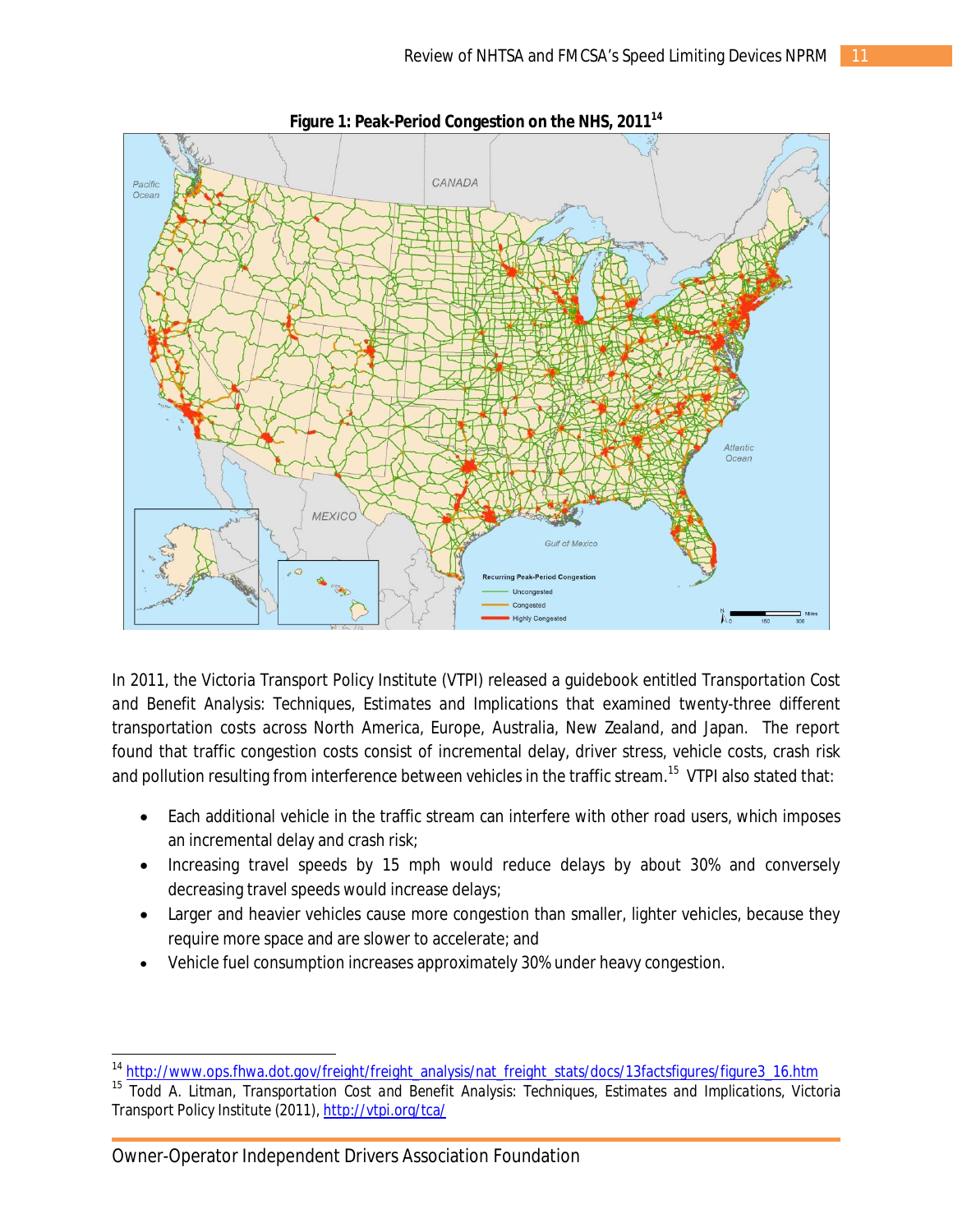

**Figure 2: Peak-Period Congestion on the NHS, 2040<sup>16</sup>**

The agencies have made no attempt to examine the externalities of a speed limiter mandate other than to evaluate the societal costs incurred at the event of a heavy vehicle crash, whereas congestion costs are largely omitted. Accounting for costs such as wasted fuel, decreased productivity, and higher prices for goods, Seattle-based INRIX and London-based Centre for Economics and Business Research discovered that the United States experienced \$124 billion in direct and indirect losses due to traffic congestion in 2013. After considering population growth, the two research firms stated that congestion costs will rise to \$186 billion in 2030.<sup>17</sup>

More recent research completed by the American Transportation Research Institute in conjunction with FHWA in 2014 reported that traffic congestion resulted in more than 728 million hours of lost productivity, or \$50 billion in operational costs, equating to 264,000 commercial trucks sitting idle for a working year. The impact of congestion cost per truck averaged nearly \$27,000 for those travelling 150,000 miles annually.<sup>18</sup>

<sup>&</sup>lt;sup>16</sup> [http://www.ops.fhwa.dot.gov/freight/freight\\_analysis/nat\\_freight\\_stats/docs/13factsfigures/figure3\\_17.htm](http://www.ops.fhwa.dot.gov/freight/freight_analysis/nat_freight_stats/docs/13factsfigures/figure3_17.htm)

<sup>&</sup>lt;sup>17</sup> Federico Guerrini, "Traffic Congestion Costs Americans \$124 Billion A Year, Report Says," Forbes (Oct 2014), [http://www.forbes.com/sites/federicoguerrini/2014/10/14/traffic-congestion-costs-americans-124-billion-a-year](http://www.forbes.com/sites/federicoguerrini/2014/10/14/traffic-congestion-costs-americans-124-billion-a-year-)report-says/#10cb07256252

<sup>18</sup> <http://www.trucknews.com/transportation/congestion-on-us-highways-costing-trucking-industry/1003071674/>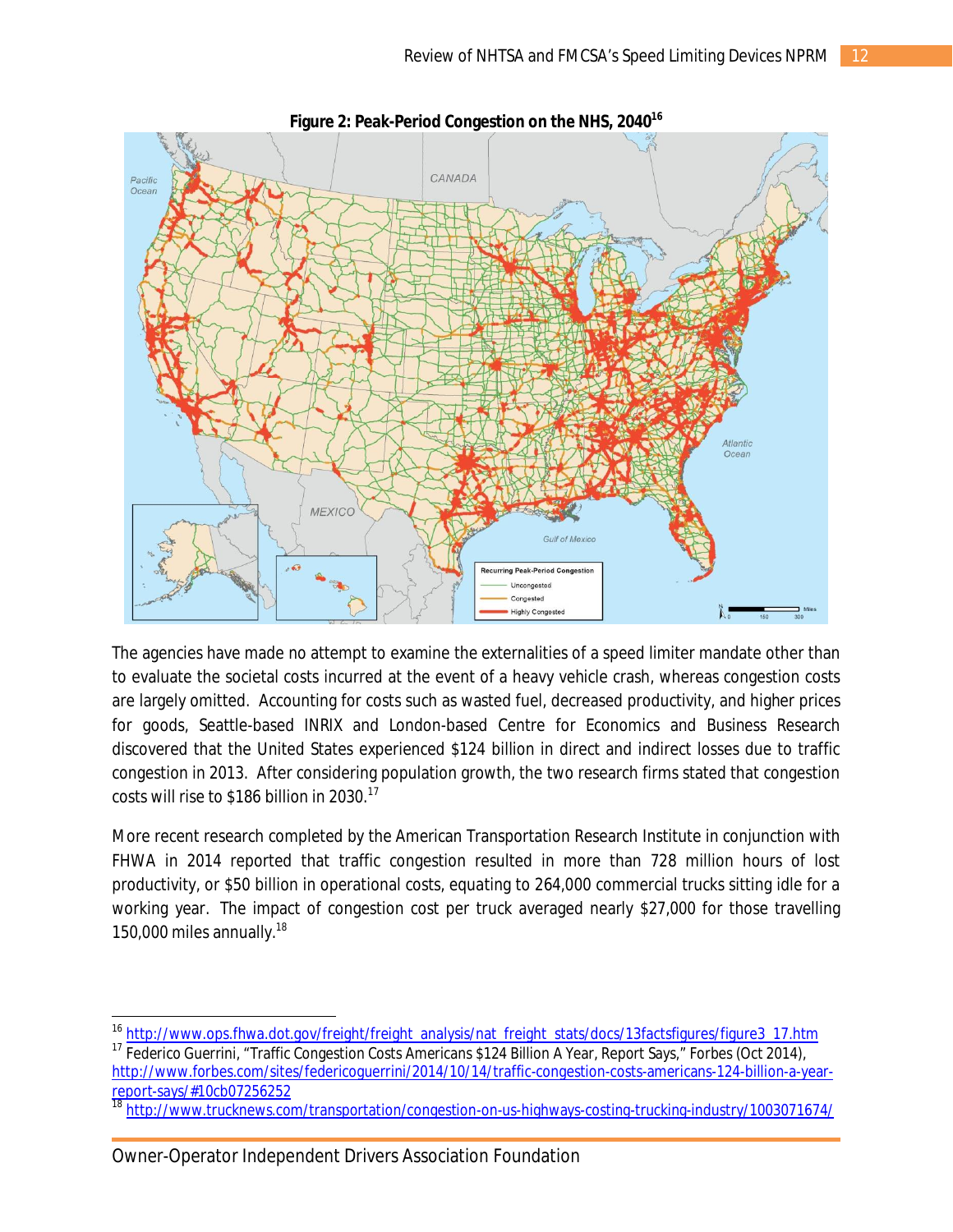The issue of congestion has been exacerbated by the need and shift toward just-in-time deliveries. The automobile industry for example is one that relies heavily upon just-in-time deliveries and where even a minute delay can cost several thousands of dollars. A research survey of 101 manufacturing executives in the automotive industry commissioned by Advanced Technology Services, Inc. and conducted by Nielson Research found that one minute of stopped production or downtime costs an average of \$22,000, while some survey respondents cited the figure to be as high as \$50,000 per minute.<sup>19</sup> Although the agencies acknowledged that speed limiters will cause a delay in delivery times, they did not address or analysis the effects of increased traffic congestion as a result of the rule in the PRIA. OOFI firmly believes that these externalities should be included as part of the benefit-cost analysis.

# **Cost to the Industry**

OOFI strongly objects to the cavalier and irresponsible attitude that the agencies have shown toward small carriers and especially the owner-operators. It is readily apparent that the agencies have little knowledge on how the trucking industry actually functions, nor are they aware of the economic importance which small carriers and owner-operators play within the industry and the overall economy of the nation. The agencies carelessly propose that the NPRM will require small carriers and their drivers to operate longer hours in order to deliver the same amount of freight. It would seem contraindicated for any "safety" administration to promulgate a rulemaking that requires more time-ontask, such as driving, when FMCSA, the National Transportation Research Board, and various safety advocates, including Road Safe America and Parents Against Tired Truckers, have expressed concern that increased driving time leads to greater fatigue and thereby a greater likelihood of crashes.

The agencies further display their unfamiliarity with the trucking industry by assuming that small carriers and owner-operators can only compete with large speed limited carriers because they can deliver freight faster. It is extremely egregious to every owner-operator who has worked hard to establish their business built on personal relationships, efficiency, and sound business practices, to have the agencies simply state that they "expect that large trucking companies would absorb the additional cargo with their reserve capacity of trucks and drivers.<sup>20</sup><sup>"</sup> In other words, those large carriers are getting exactly what they hoped to achieve when they first petitioned for a speed limiter rulemaking.

The agencies continued to denigrate the owner-operators by stating that they "expect that some of the affected owner-operators would work for trucking companies as independent contractors.<sup>21</sup><sup>"</sup> The agencies thus waved the fact that this would mean that an owner-operator would be giving up their status as a small business owner as well as their lifelong business dream in order to go back to work for a large motor carrier. Therefore, in an attempt to blunt the fact that the proposed rule will place hundreds of thousands of small carriers and owner-operators out-of-business, a fact which the agencies readily acknowledged, they stated that these small business owners can simply work for someone else.

<sup>&</sup>lt;sup>19</sup> <http://news.thomasnet.com/companystory/downtime-costs-auto-industry-22k-minute-survey-481017>

 $^{20}$  NPRM, pg. 85

 $^{21}$  Ibid., pg. 86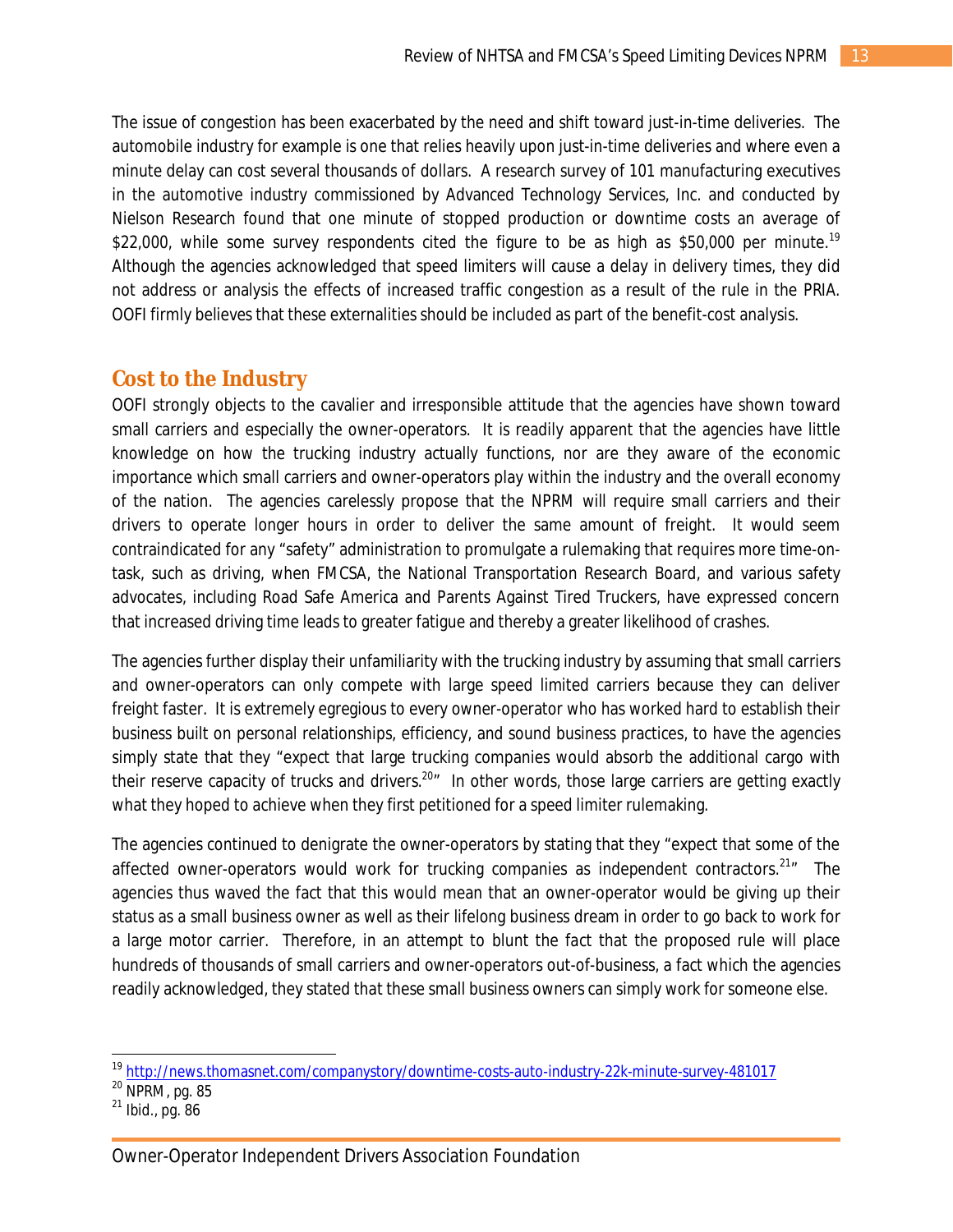Although the agencies are well aware that 99 percent of the trucking industry is composed of small carriers and that approximately 50 percent of registered carriers are one truck operations, they seemingly do not recognize the detrimental effect that the NPRM will have on small business. For example, 73 percent of all trucking fleets in the U.S. operate 150 trucks or less. These carriers, who predominately do not have speed limiters equipped, also comprise over 700,000 of the nearly 1 million registered tractor-trailers. These small carriers have worked hard to establish their operation and for the agencies to state haphazardly that these carriers will simply hand over their business to large carriers after years of developing working relationships is careless and deplorable. While the rulemaking appears to accommodate the one percent of large business who have petitioned for speed limiting devices so that they can commandeer the other 99 percent of the trucking industry with the willing help from the agencies, this is in direct opposition to the very ideals which the United States of America was founded upon, where hard work and individual abilities are rewarded and encouraged. OOFI firmly believes that this is a bi-partisan issue which must be presented to Congress for review.

The agencies' ignorance concerning the work and the importance of the owner-operator to the U.S. economic viability is clearly displayed in the pages of both the NPRM and the PRIA. The following are facts that the agencies are apparently unaware of:

- Large carriers almost exclusively have contracts with big business and as such they do not compete directly with small carriers and owner-operators who operate in the spot market.
- Small carriers receive a lot of freight from large carriers who have discovered that it does not pay to provide service to small business shippers who haul relatively few loads in a year.
- Small carriers primarily service the small business shippers who depend heavily upon these carriers and owner-operators.
- According to LaneAxis's Virtual Freight Management Study, thirteen of the largest motor carriers outsource an average of 42.29 percent, or \$17 billion, of their freight to small carriers because it is not profitable for them to service customers who are not a part of their established routes.<sup>22</sup>
- Small carriers and owner-operators are able to be more flexible in their schedule whereas large carriers are bound by contracts. For example, when a drought occurs in Texas, or hurricanes in Louisiana, the states will often rely on small carriers to deliver food, water, and supplies as large carriers are chained by their contractual arrangements.
- Small carriers and owner-operators are the safest carriers on the road.

It is also important to note that small carriers and owner-operators play a crucial role in servicing the manufacturing industry, which is dominated by small companies much like the trucking industry. According to the National Association of Manufacturers (NMA), 98.5 percent of the manufacturing firms are considered small business, and these companies rely predominately upon small carriers and owneroperators to deliver their products to the market. Many of the small manufacturing companies operate on thin profit margins and thus will not be able to pay the higher fees charged by the larger carriers in

<sup>&</sup>lt;sup>22</sup> "Press Release: LaneAxis research shows top carriers outsource nearly half of freight shipments," LaneAxis (March 2016), [http://laneaxis.com/press-release-laneaxis-research-shows-top-carriers-outsource-nearly-half](http://laneaxis.com/press-release-laneaxis-research-shows-top-carriers-outsource-nearly-half-)freight-shipments/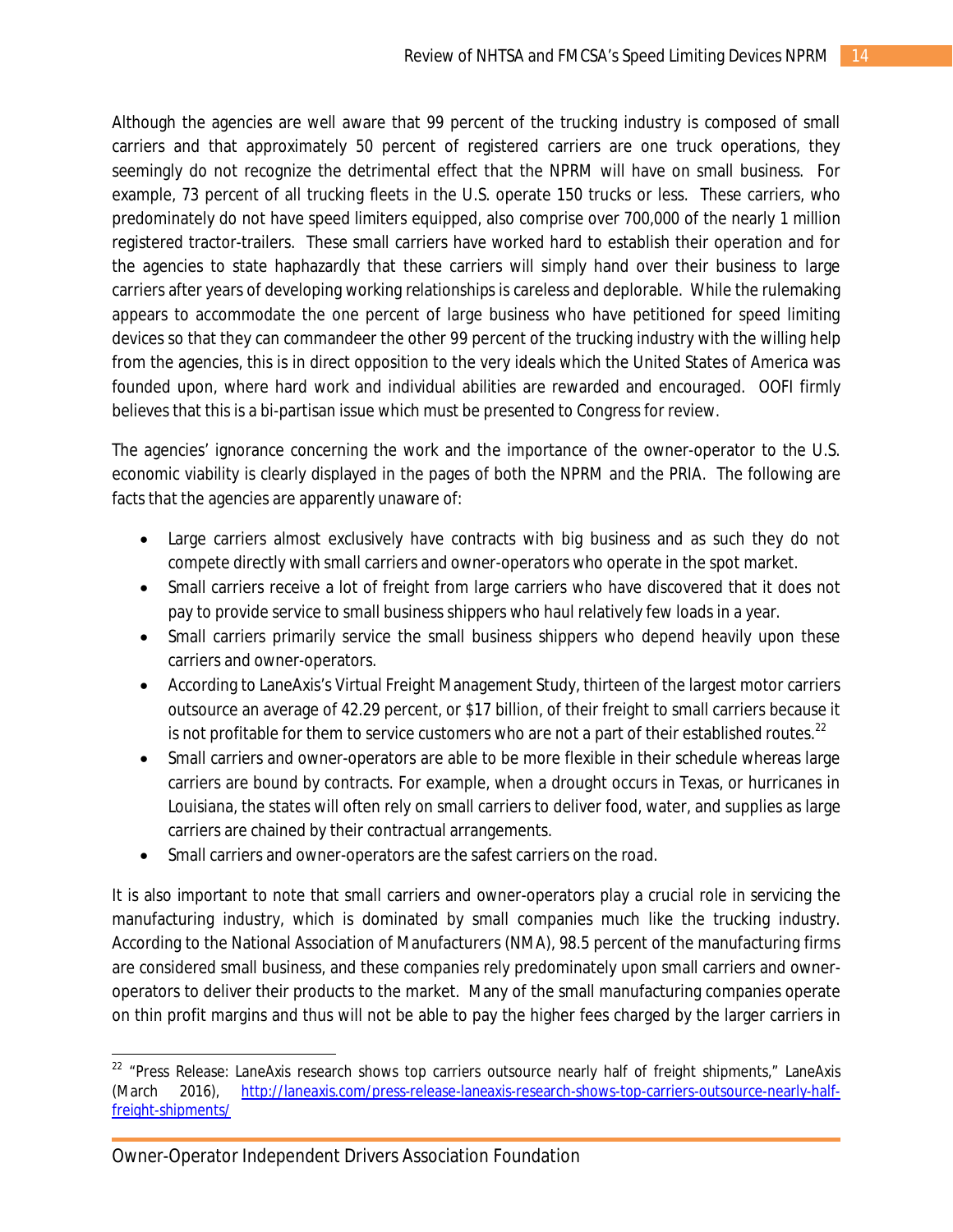order to haul their freight. As the speed limiter rulemaking has the potential to close down many of these small manufacturers, this externality must also be included in the agencies' cost-benefit analysis. While the nation's economy has been recovering since the 2008 recession, this NPRM could be a giant step backward as manufacturing is what is currently driving the economy forward. According to NMA, every dollar that is spent in manufacturing adds \$1.81 to the economy.

## **Large Carriers**

In January 2007, the agencies published a joint request for comments in the *Federal Register* seeking input on the speed limiter petitions presented by the American Trucking Association and Road Safe America. In the NPRM, the agencies mentioned two large carriers, Schneider National and J.B. Hunt Transport, who supported the petitions to mandate speed limiting devices in large trucks. The agencies quoted Schneider, who stated in their comments that crash data on its own fleet indicated that vehicles without speed limiting devices accounted for 40 percent of the company's serious collisions while driving 17 percent of the company's total miles. While this may be true, there are so many variables which are not included, such as region of operation, driver experience, definition of serious collision, and how many trucks were not speed limited, effectively making this statement meaningless. Not to mention the fact that if speed limiters were truly effective, then why did Schneider not simply equip all their trucks with speed limiters?

In November 2015, OOFI conducted an analysis of publically available information on FMCSA's Compliance, Safety, and Accountability (CSA) Safety Measurement System (SMS) website<sup>23</sup> for large carriers, including Schneider and J.B. Hunt, in order to present data that represented the real-world safety outcomes of electronic logging devices (ELDS) and speed limiters. As part of the analysis, the OOFI examined the CSA SMS scores of large carriers that had both ELDs and speed limiters installed, as well as those carriers that did not have these devices installed, which OOFI separated into two cohorts (asset carriers and non-asset carriers). OOFI reviewed the following data in order to identify the correlation between ELD and speed limiter equipped fleets with improved safety in Hours-of-Service compliance, in speeding violations, and in crashes when compared to non-ELD equipped and non-speed limited fleets. The examined data included:

- Percentages of Crashes per 100 power units (PU)
- Percentage of Crashes per 100 drivers
- Percentage of Crashes per million vehicle miles travelled (MVMT)

In order to select carriers to examine the safety outcomes of ELDs and speed limiters, OOFI first selected large motor carriers that had been active in pursuing a mandate for the installation for both technologies. These large carriers are classified as asset carriers. Secondly, OOFI focused on carriers that did not have such technologies installed, which were classified as non-asset carriers. These carriers

 $\overline{a}$ <sup>23</sup> <https://csa.fmcsa.dot.gov/>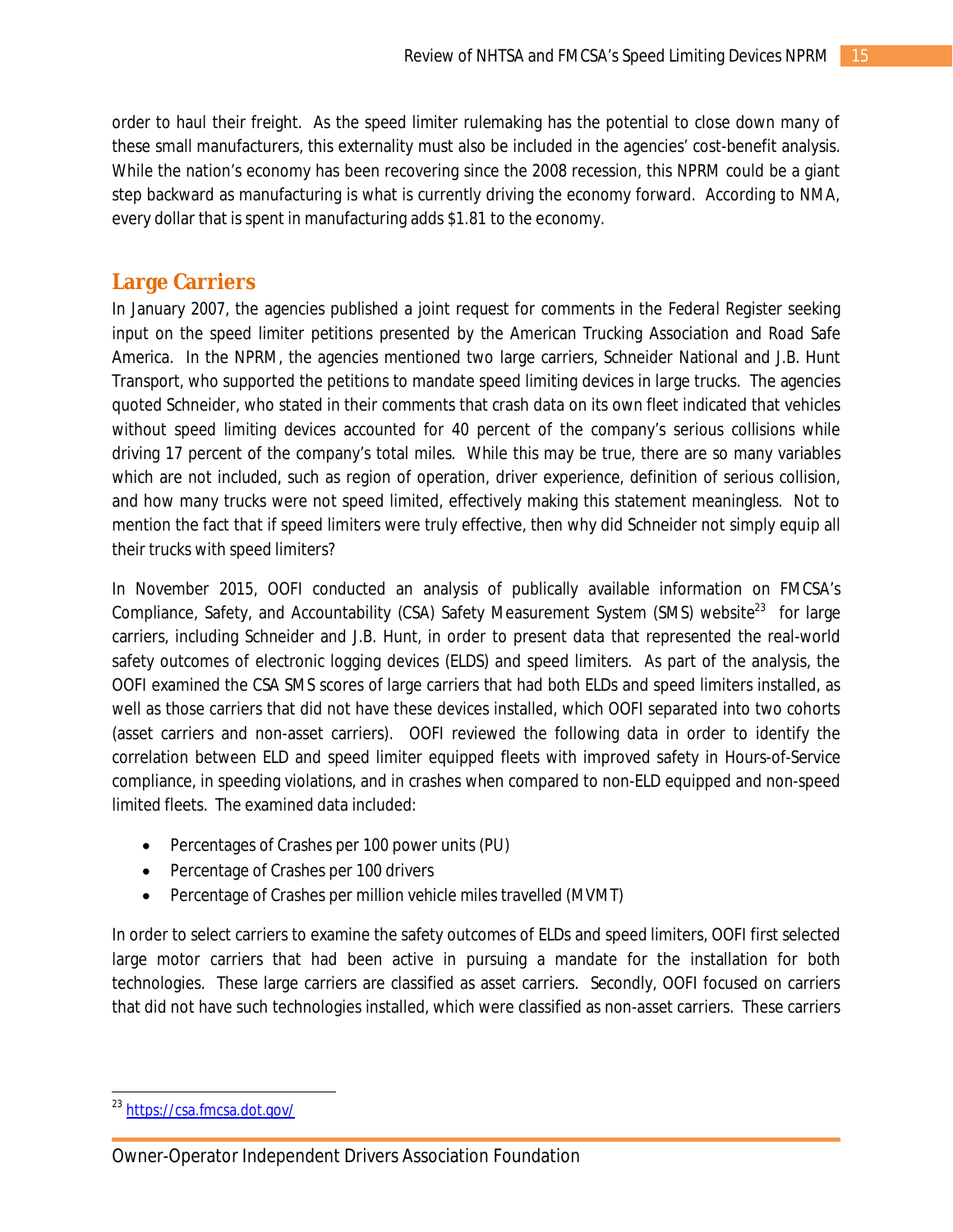predominately utilized owner-operators. Only the largest non-asset carriers were selected in order for the two cohorts to be comparable. $24$ 

The ultimate premise of speed limiters is that by reducing the highest possible speed a CMV may travel, speeding violations, along with crashes and the severity of crashes would be reduced. Therefore, by utilizing this premise held by safety groups, large carriers, and FMCSA, it would be reasonable to assume that carriers equipped with speed limiting devices would have fewer speeding violations. OOFI discovered however that regardless of the CSA SMS score, speed limited carriers had an equal, and often higher, number of speeding violations than those carriers that were not equipped with speed limiters.

In order to assess the data, OOFI focused on the rate of speeding violations and crashes per 100 PUs and MVMT for each of the motor carriers. For the asset and non-asset carriers, the average violation rate per 100 PU was 7.6 and 8.1, respectively, while the average speeding violation rate in construction zones was 0.52 and 0.39 per MVMT. The average crash rate per 100 PUs and MVMT was 10.2 and 1.1 for asset carriers, and 6.5 and 0.8 for non-asset carriers. Despite the installation of speed limiters, the asset carriers ranked worse in the Unsafe Driving Behavioral Analysis Safety Improvement Category (BASIC), in speeding violations in construction zones, and in overall crash rates.

The following chart demonstrates the CSA SMS percentile score for each carrier in the Unsafe Driving BASIC compared to the actual crash rate per 100 PUs. In 2014, FMCSA updated the CSA SMS webpage so that the BASICs appear from left to right based upon their correlation to crash risk, of which the Unsafe Driving BASIC appears first.





 $^{24}$  Dart uses or is beginning to use EOBRs for a majority of their owner-operated trucks. Dart has stated that they do not demand these from their owner-operators unless they show a pattern of non-compliance on their logs which would be reflected in their CSA scores.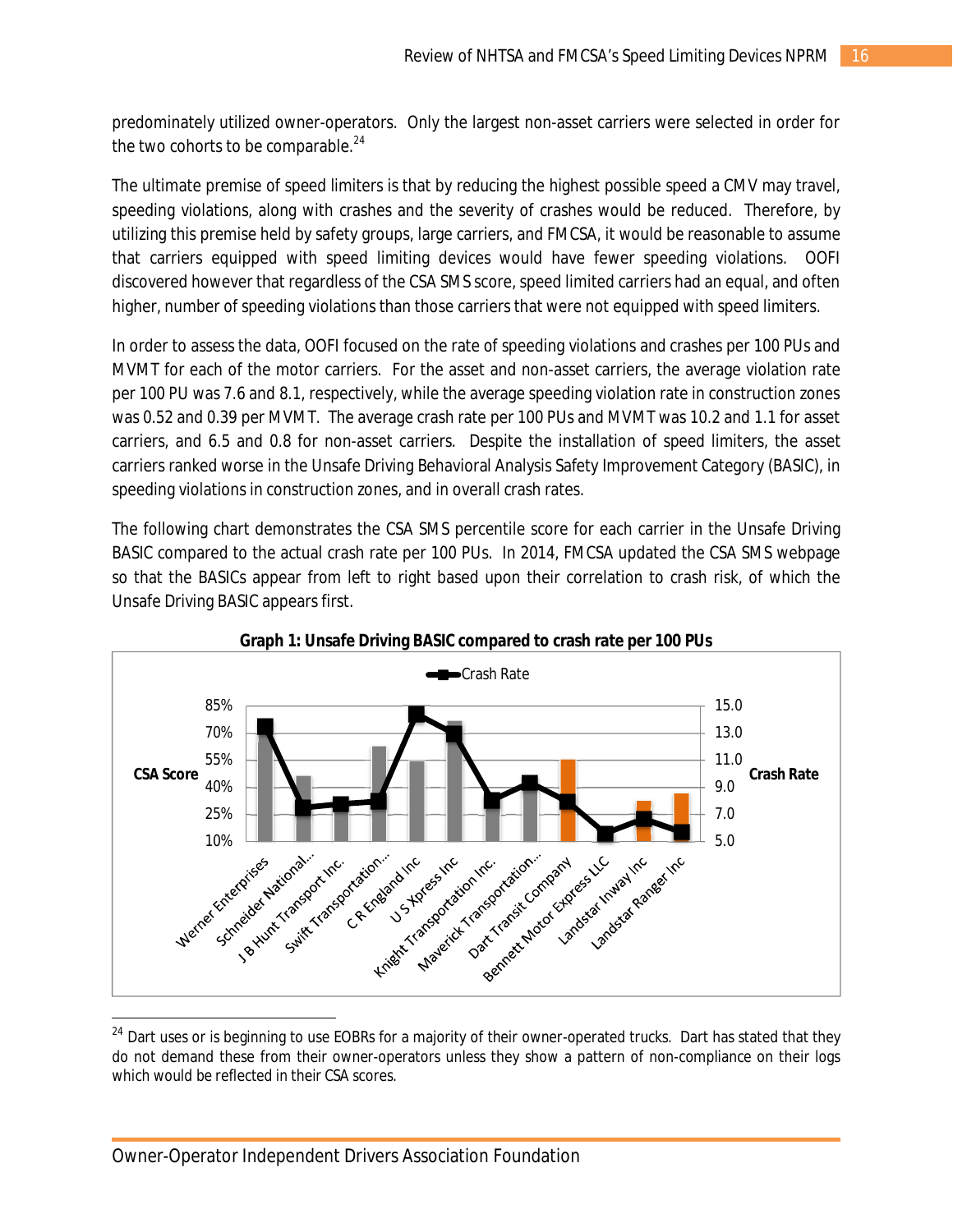The chart and data taken from the FMCSA CSA system indicates that those carriers with the highest crashes per number of power units and the lowest miles traveled before a crash are those carriers with speed limiters installed. While Schneider's statement may be accurate concerning the speed limited trucks in its own fleet, when compared to other carriers their crash rate per power unit and miles traveled should not be held as an example of the value of speed limiters in avoiding crashes.

### **Bad and Controversial Research**

Overall, the research utilized by the agencies throughout the NPRM and the PRIA is highly questionable. For example, although much of the prevailing safety research concerning speed limiters has indicated that such devices will cause speed differentials, or speed variance, thus increasing the number of interactions between vehicles and the likelihood of a crash, the agencies chose to utilize two studies conducted by the University of Idaho and the Virginia Transportation Research Council, both of which have limitations as demonstrated in the section entitled "Effect of Speed Limiting Devices" in OOFI's analysis of the PRIA, which observed no consistent safety effects of differential speed limits (DSL) compared to uniform speed limits (USL). The agencies chose these studies, as well as a couple others because they "*believe* that it provides a reasonable basis *for the conclusion* that limiting the speed of heavy vehicles to 65 mph or higher would not increase the probability of being involved with a crash (emphasis added).<sup>25</sup><sup>"</sup> In other words, the studies gave the agencies the answers that they were searching for, namely that speed differentials do not increase the risk for a crash.

Even though various research conducted by Cirillo, Garber and Gadiraju, Hall and Dickinson, Solomon, and the Montana Department of Transportation have demonstrated that when traffic is moving at different speeds the number of interactions, and thereby the likelihood of a crash, increases exponentially, the agencies concluded that it was too difficult to estimate the effect of speed limiters on crash risk. Therefore, "the agencies have chosen not to include an estimate of crashes avoided in the PRIA and to only estimate the benefits of reducing crash severity.<sup>26</sup><sup>n</sup> OOFI struggles to understand the logic behind the agencies' decision, as they essentially are suggesting that while there might be an increase in crashes, crashes overall will be less severe. Thus, according to the agencies, it is better for more crashes to occur in order for the severity of crashes to be reduced, which might seem reasonable if all crashes were truly predictable and speed was in fact the only variable. The agencies ignore however that in crashes currently involving large trucks and passenger vehicles, the passenger vehicle rear-ended the truck in 14.9 percent of fatal crashes, 16.2 percent of injury crashes, and 9.9 percent of property damage only crashes.<sup>27</sup> The promulgation of a speed limiting mandate will only increase these types of crashes.

OOFI is also concerned with the agencies' inclusion of the study entitled *Research on the Safety Impacts of Speed Limiter Device Installations on Commercial Motor Vehicles: Phase II Draft Final Report*. This study was published in March 2012 as a "second" final draft. The first final draft however was released

<sup>25</sup> *Preliminary Regulatory Impact Analysis and Initial Regulatory Flexibility Analysis*, NHTSA and FMCSA, pg. 25

<sup>26</sup> NPRM, pg. 77

<sup>27</sup> *Large Truck and Bus Crash Facts 2014*, pg. 77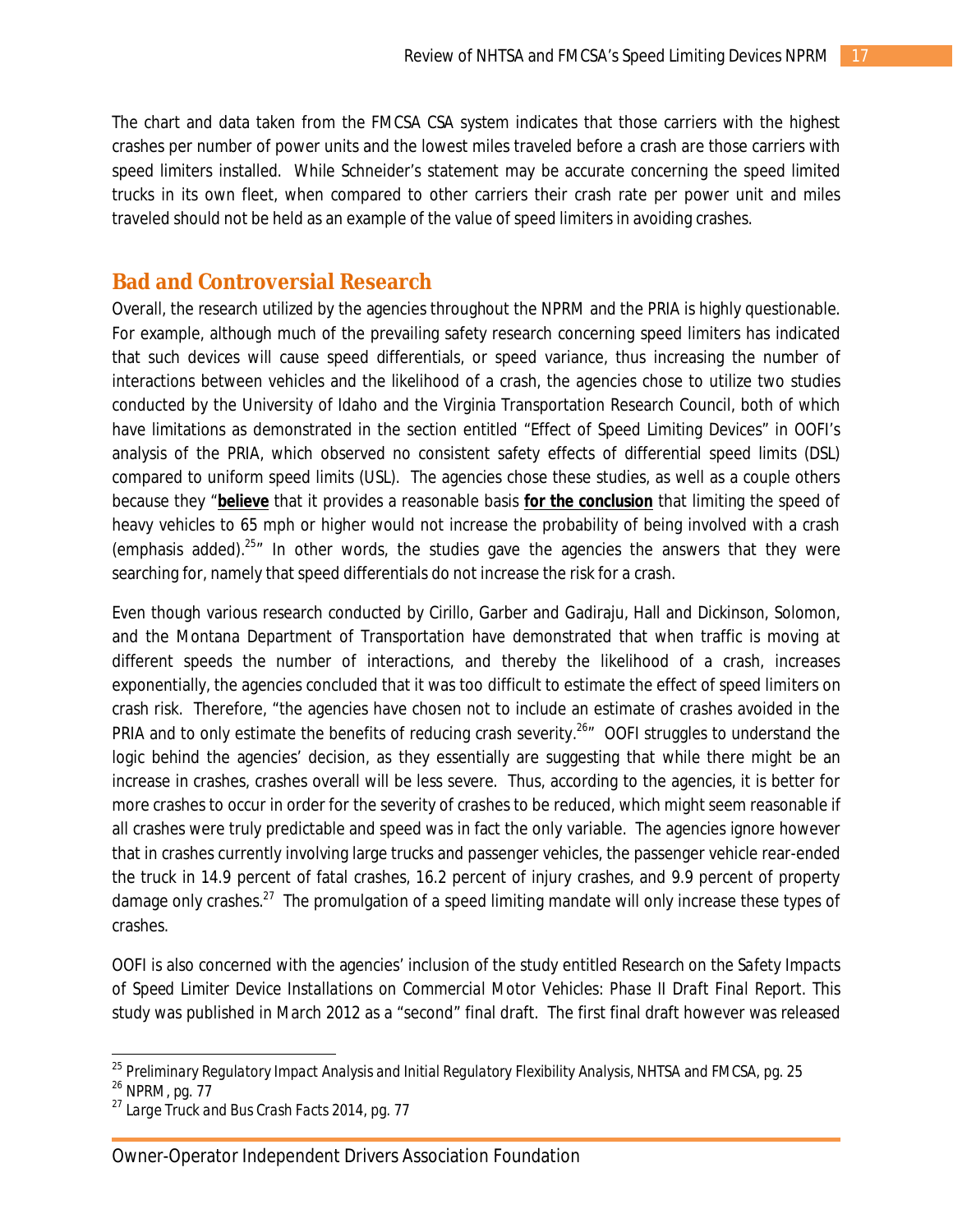in 2010. It is critical to note that there was no new data collected, nor was there any new research conducted in the intervening time span. While the first final draft of the study stated, "The analysis found that the cohort without SLs [speed limiters] had a significantly higher crash rate. However, because of data limitations and data quality, the research team could not definitely attribute the effect to the presence of an active SL,<sup>28</sup>" the second final draft changed the conclusion to state, "The findings" showed strong positive benefits for SLs.<sup>29</sup>" The other primary omission between the two final drafts was a list of confounding factors and limitations of the study that were excluded from the second final draft.

Dr Johnson, who was one of the co-authors of the original final draft, wrote a white paper demonstrating a number of limitations of the report's findings, including: four fundamental methodological issues that affected the validity of the study; an exclusion of exposure (trip length) between the two cohorts; the stability and bias of the data; problems with the statistical model; and an exclusion of data that had a very large impact on the results and conclusions. Johnson's white paper concluded that the data utilized in FMCSA's study did not find a statistical significance in the reduction of crashes due to speed limiters. In fact, Johnson stated that "given the methodological, analysis and interpretation issues associated with this research, it is definitely not appropriate to state that the study found there to be "profound" safety benefits of speed limiters. If speed limiter regulations are implemented, it is important to note that it will occur on the basis of unsupported opinion rather than any definitive valid, reliable and useful data to this point.<sup>30</sup> $\degree$  OOFI is deeply concerned and troubled that such dubious research was included as part of the justification for a speed limiter mandate considering its controversy.

### **Other Concerns**

 $\overline{\phantom{a}}$ 

In addition to the concerns and limitations of the agencies' proposed rulemaking which OOFI has already revealed, it is important that the agencies also consider the possible effects that a speed limiter mandate will have on the individual states. Though the NPRM recognizes that 46 states have maximum speed limits over 60 mph, 30 states have speed limits over 65 mph and 14 states have speed limits over 70 mph, the agencies have not analyzed why these states have increased their speed limits since the national speed limit of 55 mph was repealed in 1995.

It is well known that the geometric features of a roadway, such as horizontal and vertical alignment, sight distance, the number of lanes and lane width, and cross-section determine the highway design speed as well as the 85<sup>th</sup> percentile speed of traffic, which is the speed at or below which 85 percent of drivers travel in free-flow conditions at representative locations on the highway or roadway section (Johnson & Pawar, 2005). Individual states have utilized their highway transportation funds over the

Owner-Operator Independent Drivers Association Foundation

<sup>&</sup>lt;sup>28</sup> Gene Bergoffen et al., *Research on the Safety Impacts of Speed Limiter Device Installations on Commercial Motor Vehicles: Phase Two Draft Final Report*, MaineWay Services (Dec 2010).

<sup>29</sup> Richard Hanowski et al., *Research on the Safety Impacts of Speed Limiter Device Installations on Commercial Motor Vehicles: Phase II Draft Final Report*, MaineWay Services (March 2012).

<sup>30</sup> Steven L. Johnson, "Response to *Research on the Safety Impacts of Speed Limiter Device Installations on Commercial Motor Vehicles: Phase II*," (2012).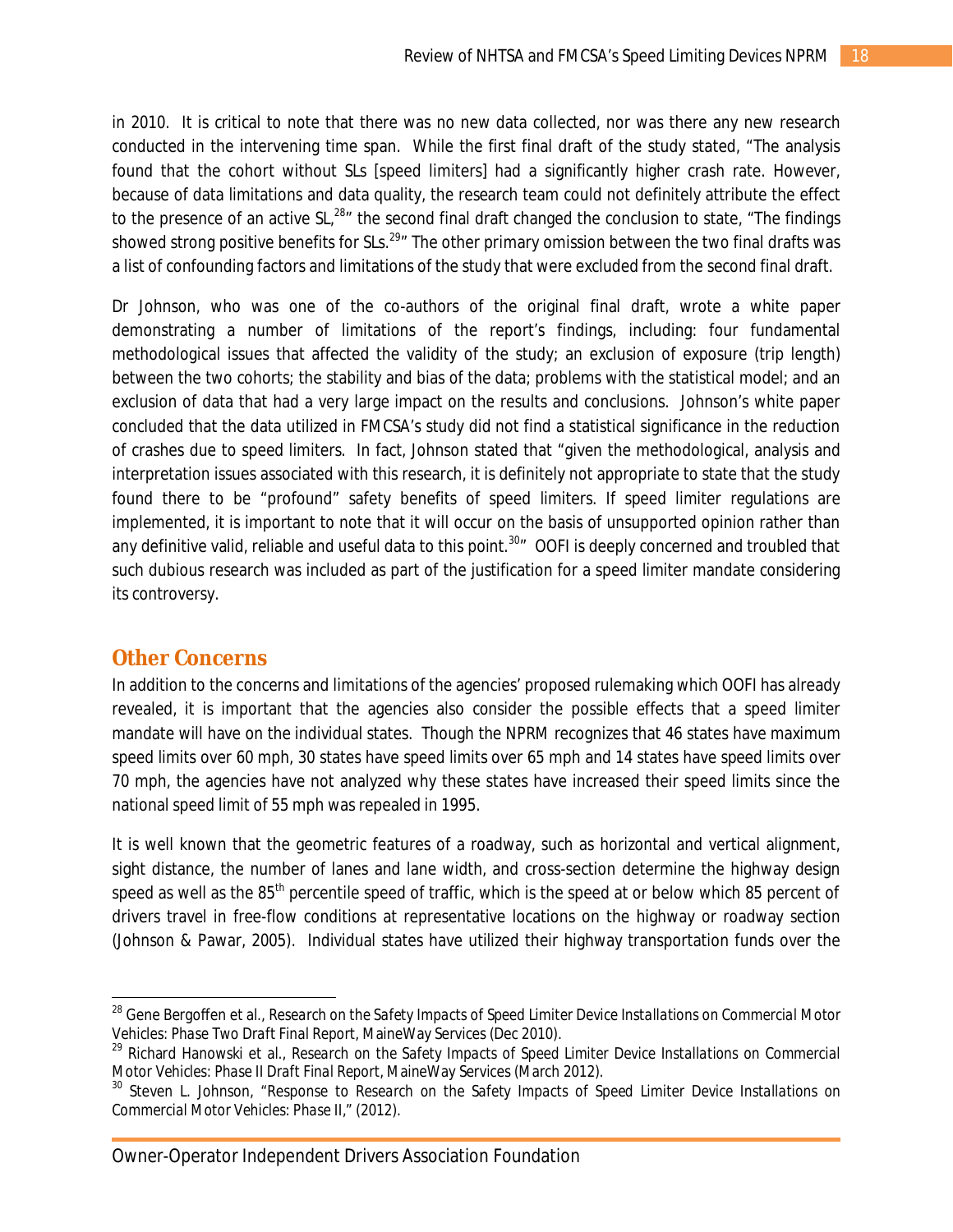years in order to conduct a thorough and comprehensive analysis to determine what constitutes the safest speed for their highways, and yet this fact is largely ignored by the agencies.

| <b>State</b>         | <b>Max Speed Limit for Trucks</b> | <b>State</b>          | <b>Max Speed Limit for Trucks</b> |
|----------------------|-----------------------------------|-----------------------|-----------------------------------|
| California           | 55                                | Mississippi           | 70                                |
| Hawaii               | 60                                | Missouri              | 70                                |
| Michigan             | 60                                | New Hampshire         | 70                                |
| Washington           | 60                                | <b>North Carolina</b> | 70                                |
| Alaska               | 65                                | Ohio                  | 70                                |
| Connecticut          | 65                                | Pennsylvania          | 70                                |
| Delaware             | 65                                | South Carolina        | 70                                |
| Indiana              | 65                                | Tennessee             | 70                                |
| <b>Massachusetts</b> | 65                                | Virginia              | 70                                |
| Montana              | 65                                | West Virginia         | 70                                |
| New Jersey           | 65                                | Wisconsin             | 70                                |
| <b>New York</b>      | 65                                | Arizona               | 75                                |
| Oregon               | 65                                | Colorado              | 75                                |
| Rhode Island         | 65                                | Kansas                | 75                                |
| Vermont              | 65                                | Louisiana             | 75                                |
| Alabama              | 70                                | Maine                 | 75                                |
| Arkansas             | 70                                | Nebraska              | 75                                |
| Florida              | 70                                | <b>New Mexico</b>     | 75                                |
| Georgia              | 70                                | North Dakota          | 75                                |
| Idaho                | 70                                | Oklahoma              | 75                                |
| <b>Illinois</b>      | 70                                | Nevada                | 80                                |
| Iowa                 | 70                                | South Dakota          | 80                                |
| Kentucky             | 70                                | Utah                  | 80                                |
| Maryland             | 70                                | Wyoming               | 80                                |
| Minnesota            | 70                                | Texas                 | 85                                |

Moreover, while the NPRM does not directly address the physical condition of the truck driver, the agencies allude to the health benefits associated with lowering the exhaust emissions. Once again however the agencies failed to examine the problem that increased congestion will have on the motoring public as a whole as they sit and idle in stop-and-go traffic. Furthermore, one of the most discussed health issues in the trucking industry today is the effect which fatigue plays on a driver's safety and their ability to react to safety critical events. A major source of fatigue is time-on-task and the agencies readily admit that a speed limiter rule will require drivers to operate their vehicles for longerperiods of time in order to reach their destination. The agencies are well aware of the studies and concerns associated with fatigue management, and yet they failed to consider the safety implications that increased time-on-task will create.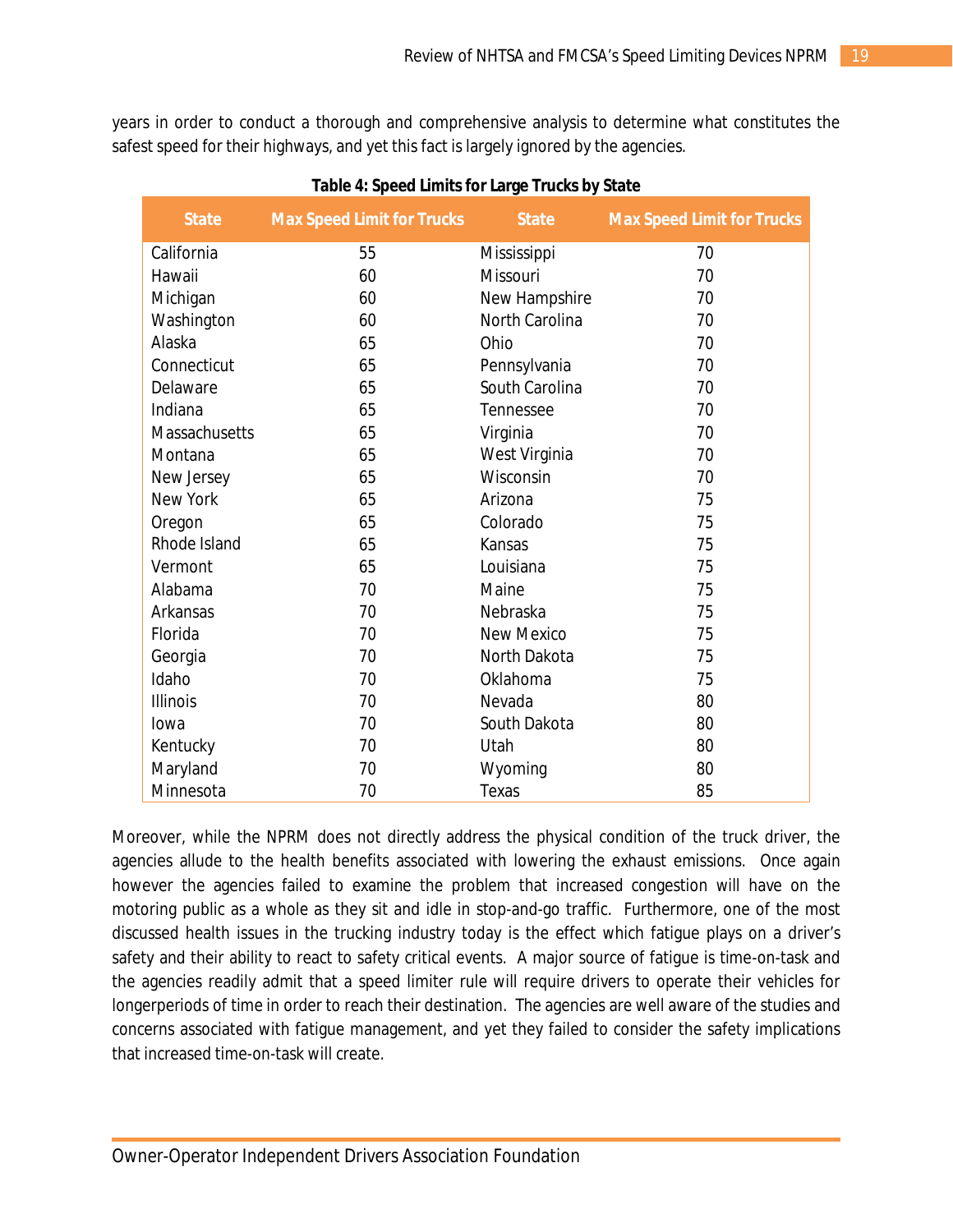# **Conclusion**

In conclusion, OOFI feels that NHTSA and FMCSA have presented a proposal for speed limiters that is not based on any scientific evidence and that lacks both reliability and validity testing. The agencies utilized information from studies that suit their purpose but yet failed to include the overall conclusion of that research. The agencies attempted to find a cost-benefit by including externalities that crashes cause to the public but failed however to investigate the externalities that increased time-on-task, cost of congestion, and the economy in general. Neither did the agencies consider the cost concerning the potential for more crashes due to the increased level of interactions between vehicles, even if they may prove to be less serious crashes, as compared to the cost of fewer, but possibly more severe, crashes.

The agencies showed a total lack of understanding of the trucking industry dynamics for the movement of freight by assuming that the large carriers with their increased capacity will simply "pick up the excess freight" that is to be expected as a result of the speed limiter mandate. The agencies also demonstrated their lack of understanding by assuming that all trucks that exceed the set speed limit must be in noncompliance. A truck with a manual transmission, which represents the typical large truck, can and often does exceed the speed limiter setting while traveling downhill in order to avoid hard downshifting and increase engine wear, as well as increased fuel consumption and GHG emissions when climbing the next hill. The agencies also failed to recognize that speed limiters will cause other motor vehicles to accelerate more frequently in order to pass the slower moving truck. Heavy vehicles therefore which are equipped with speed limiters will cause other motor vehicles to utilize more fuel while also causing them to slow down to lower gears that require more torque thereby increasing GHG pollution.

The agencies ultimately seem to believe that the potential for more crashes is a better alternative than the possibility of experiencing less severe crashes, and yet they provided no studies to validate their assumption. In fact, the agencies admitted that they have not done a study concerning the effect of speed limiters on safety since 1991. Instead NHTSA and FMCSA based the entire proposal on the belief that speed limiting devices on heavy vehicles will decrease the severity of crashes, even though speed is just one of many factors that may influence the severity of an accident.